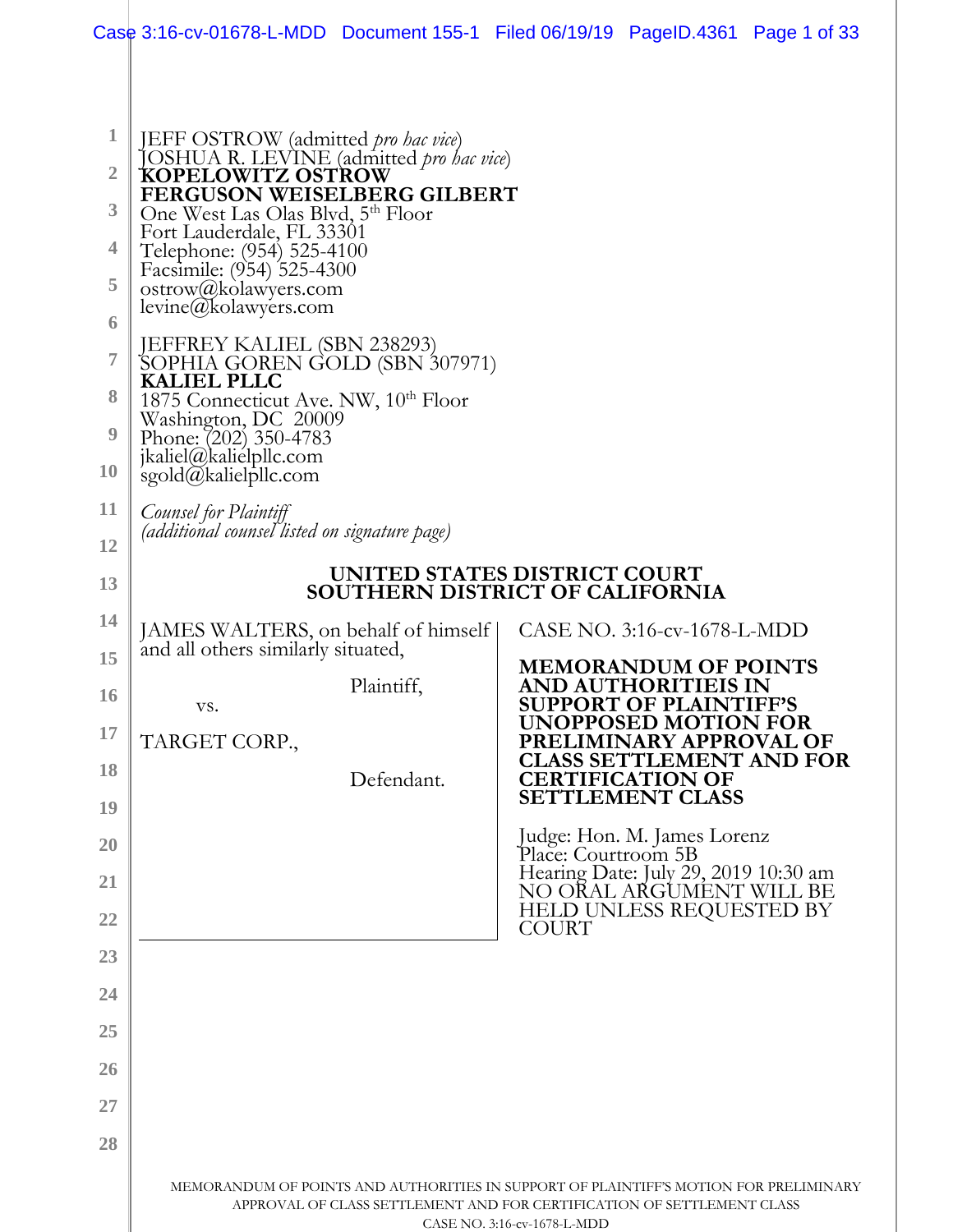|                          |      | Case 3:16-cv-01678-L-MDD Document 155-1 Filed 06/19/19 PageID.4362 Page 2 of 33                                                                                                                                |
|--------------------------|------|----------------------------------------------------------------------------------------------------------------------------------------------------------------------------------------------------------------|
|                          |      |                                                                                                                                                                                                                |
| 1                        |      | <b>TABLE OF CONTENTS</b>                                                                                                                                                                                       |
| 2                        |      | <u>Page</u>                                                                                                                                                                                                    |
| 3                        |      |                                                                                                                                                                                                                |
| $\overline{\mathcal{A}}$ | I.   |                                                                                                                                                                                                                |
| 5                        | II.  |                                                                                                                                                                                                                |
| 6                        |      | A.                                                                                                                                                                                                             |
| 7                        |      | <b>B.</b>                                                                                                                                                                                                      |
| 8                        |      | $\mathcal{C}$ .                                                                                                                                                                                                |
| 9                        |      | 1.                                                                                                                                                                                                             |
| 10<br>11                 |      |                                                                                                                                                                                                                |
| 12                       |      | 2.                                                                                                                                                                                                             |
| 13                       |      | a. Monetary Relief and Allocation and Distribution of                                                                                                                                                          |
| 14                       |      |                                                                                                                                                                                                                |
| 15                       |      |                                                                                                                                                                                                                |
| <b>16</b>                |      |                                                                                                                                                                                                                |
| 17                       |      | 3.                                                                                                                                                                                                             |
| 18                       |      | 4.                                                                                                                                                                                                             |
| 19                       |      | 5.                                                                                                                                                                                                             |
| 20                       |      | 6.                                                                                                                                                                                                             |
| 21                       |      |                                                                                                                                                                                                                |
| 22                       | III. |                                                                                                                                                                                                                |
| 23                       |      | A.                                                                                                                                                                                                             |
| 24<br>25                 |      | <b>B.</b><br>This Settlement Satisfies the Criteria for Preliminary Approval 11                                                                                                                                |
| 26                       |      | 1.<br>This Settlement Is the Product of Good Faith, Informed                                                                                                                                                   |
| 27                       |      |                                                                                                                                                                                                                |
| 28                       |      |                                                                                                                                                                                                                |
|                          |      | $\mathbf{i}$<br>MEMORANDUM OF POINTS AND AUTHORITIES IN SUPPORT OF PLAINTIFF'S MOTION FOR PRELIMINARY<br>APPROVAL OF CLASS SETTLEMENT AND FOR CERTIFICATION OF SETTLEMENT CLASS<br>CASE NO. 3:16-cv-1678-L-MDD |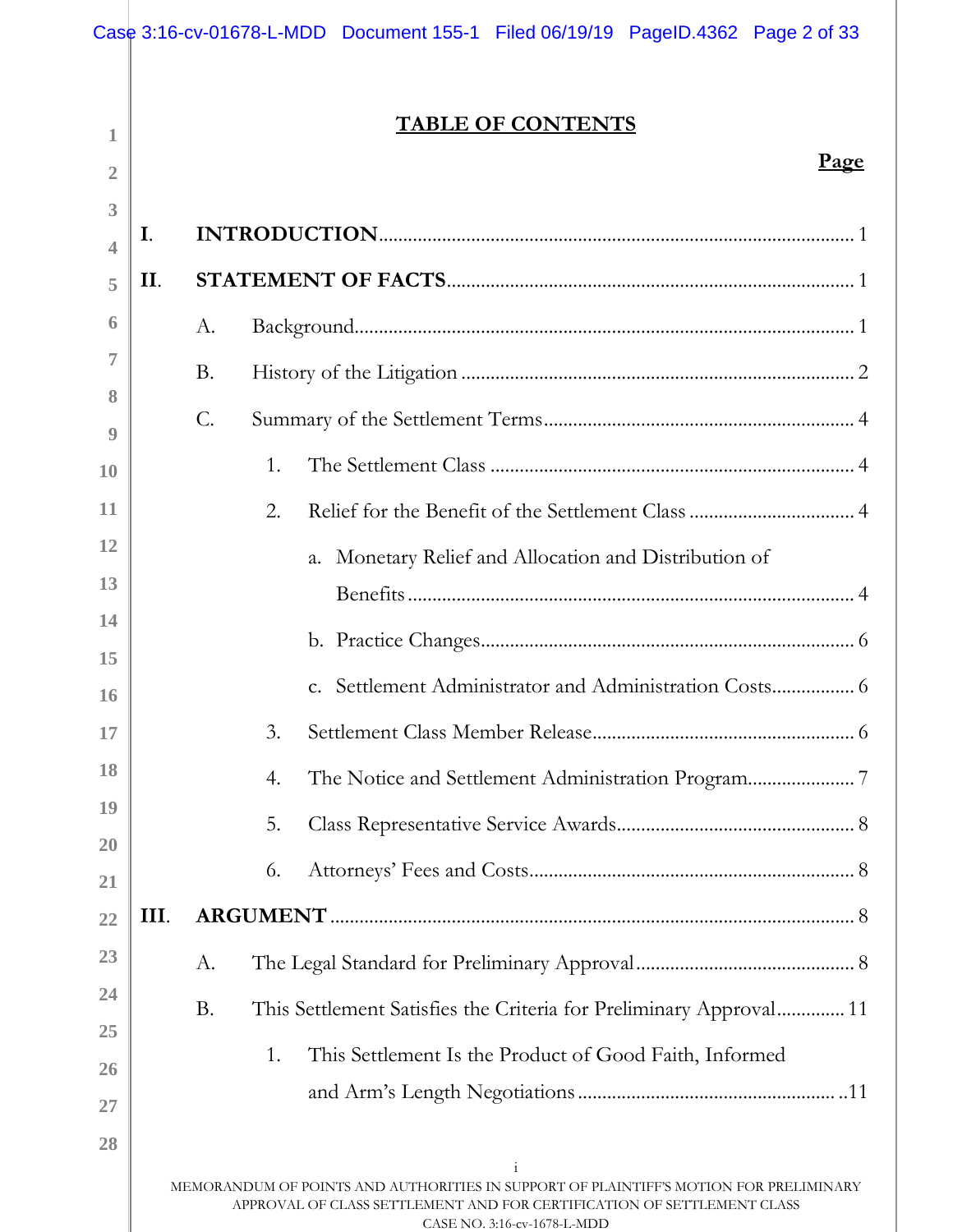| 1              |     |    | 2. |    | The Facts Support a Preliminary Determination that the                                                                                                                                                              |  |
|----------------|-----|----|----|----|---------------------------------------------------------------------------------------------------------------------------------------------------------------------------------------------------------------------|--|
| $\overline{2}$ |     |    |    |    |                                                                                                                                                                                                                     |  |
| 3              |     |    |    | a. |                                                                                                                                                                                                                     |  |
| 4              |     |    |    | b. | The Risk, Expense, Complexity, and Likely Duration                                                                                                                                                                  |  |
| 5              |     |    |    |    |                                                                                                                                                                                                                     |  |
| 6              |     |    |    | c. | The Risk of Maintaining Class Action Status                                                                                                                                                                         |  |
| 7              |     |    |    |    |                                                                                                                                                                                                                     |  |
| 8<br>9         |     |    |    | d. | The Amount Offered in the Settlement  15                                                                                                                                                                            |  |
| 10             |     |    |    | e. | The Extent of Discovery Completed and the Stage of                                                                                                                                                                  |  |
| 11             |     |    |    |    |                                                                                                                                                                                                                     |  |
| 12             |     |    |    | f. |                                                                                                                                                                                                                     |  |
| 13             |     |    |    | g. | The Presence of a Governmental Participant 18                                                                                                                                                                       |  |
| 14             |     |    |    | h. | The Reaction of the Class Members to the Proposed                                                                                                                                                                   |  |
| 15             |     |    |    |    |                                                                                                                                                                                                                     |  |
| 16             |     | C. |    |    | The Court Should Approve the Proposed Notice Program, Because                                                                                                                                                       |  |
| 17             |     |    |    |    |                                                                                                                                                                                                                     |  |
| 18             |     |    |    |    |                                                                                                                                                                                                                     |  |
| 19             |     |    |    |    |                                                                                                                                                                                                                     |  |
| 20<br>21       |     |    | 2. |    |                                                                                                                                                                                                                     |  |
| 22             |     | D. |    |    |                                                                                                                                                                                                                     |  |
| 23             |     | Е. |    |    |                                                                                                                                                                                                                     |  |
| 24             | IV. |    |    |    |                                                                                                                                                                                                                     |  |
| 25             |     |    |    |    |                                                                                                                                                                                                                     |  |
| 26             |     |    |    |    |                                                                                                                                                                                                                     |  |
| 27             |     |    |    |    |                                                                                                                                                                                                                     |  |
| 28             |     |    |    |    |                                                                                                                                                                                                                     |  |
|                |     |    |    |    | $\dddot{\rm{ii}}$<br>MEMORANDUM OF POINTS AND AUTHORITIES IN SUPPORT OF PLAINTIFF'S MOTION FOR PRELIMINARY<br>APPROVAL OF CLASS SETTLEMENT AND FOR CERTIFICATION OF SETTLEMENT CLASS<br>CASE NO. 3:16-cv-1678-L-MDD |  |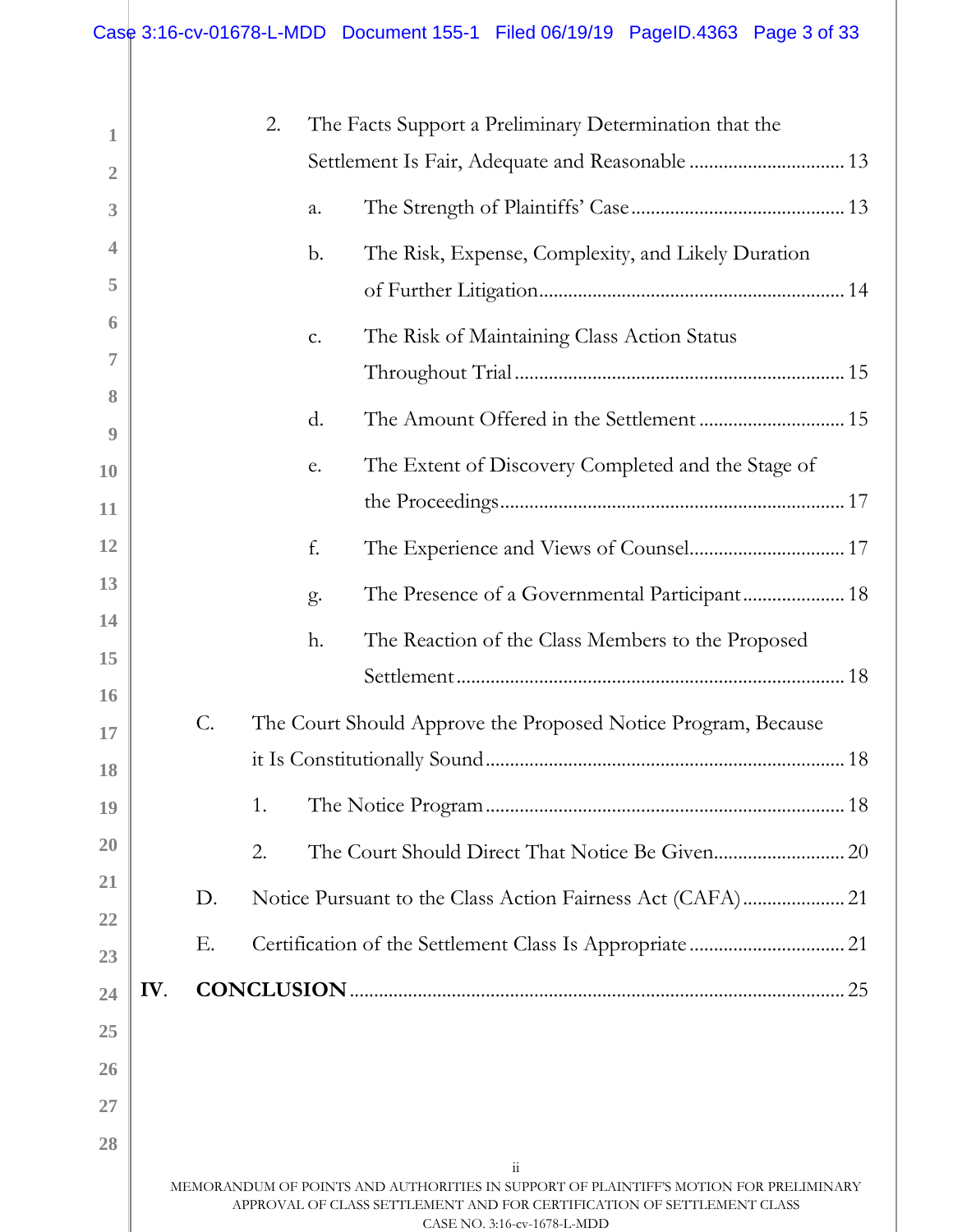# **TABLE OF AUTHORITIES**

| 1                        | TADLE OF AUTHUNITIES                                                                                                                                                                                                   |  |
|--------------------------|------------------------------------------------------------------------------------------------------------------------------------------------------------------------------------------------------------------------|--|
| $\overline{2}$           | <b>Cases</b><br><u>Page(s)</u>                                                                                                                                                                                         |  |
| 3                        | Adams v. Inter-Con Sec. Sys. Inc.,<br>No. C-06-5428 MHP, 2007 WL 3225466 (N.D. Cal. Oct. 30, 2007)  12<br>4                                                                                                            |  |
|                          |                                                                                                                                                                                                                        |  |
| 5                        | Alberto v. GMRI, Inc.,                                                                                                                                                                                                 |  |
| $\ddot{\mathbf{0}}$<br>7 | Amchem Products, Inc. v. Windsor,                                                                                                                                                                                      |  |
| 8<br>9                   | Arnold v. United Artists Theater, Inc.,                                                                                                                                                                                |  |
| <b>10</b><br>11          | Bellinghausen v. Tractor Supply Co.,                                                                                                                                                                                   |  |
| 12                       | Berkson v. Gogo LLC,                                                                                                                                                                                                   |  |
| 13<br>14                 | Bravo v. Gale Triangle, Inc.,                                                                                                                                                                                          |  |
| <b>15</b><br><b>16</b>   | Churchill Vill., L.L.C. v. $GE$ ,                                                                                                                                                                                      |  |
| 17                       | Class Plaintiffs v. Seattle,                                                                                                                                                                                           |  |
| <b>18</b><br>19<br>20    | Cohorst v. BRE Props.,<br>No. 3:10-CV-2666-JM-BGS, 2011 U.S. Dist. LEXIS 151719                                                                                                                                        |  |
| 21                       | Custom LED, LLC v. eBay, Inc.,<br>No. 12-cv-00350-JST, 2014 U.S. Dist. LEXIS 87180 (N.D. Cal. June 24, 2014)  16                                                                                                       |  |
| 22<br>23                 | Dandan Pan v. Qualcomm Inc.,<br>No. 16-cv-01885-JLS-DHB, 2017 U.S. Dist. LEXIS 120150                                                                                                                                  |  |
| 24                       |                                                                                                                                                                                                                        |  |
| 25<br>26                 | Dennis v. Kellogg Co.,                                                                                                                                                                                                 |  |
| <u>27</u>                |                                                                                                                                                                                                                        |  |
| 28                       |                                                                                                                                                                                                                        |  |
|                          | $\dddot{\mathbf{m}}$<br>MEMORANDUM OF POINTS AND AUTHORITIES IN SUPPORT OF PLAINTIFF'S MOTION FOR PRELIMINARY<br>APPROVAL OF CLASS SETTLEMENT AND FOR CERTIFICATION OF SETTLEMENT CLASS<br>CASE NO. 3:16-cv-1678-L-MDD |  |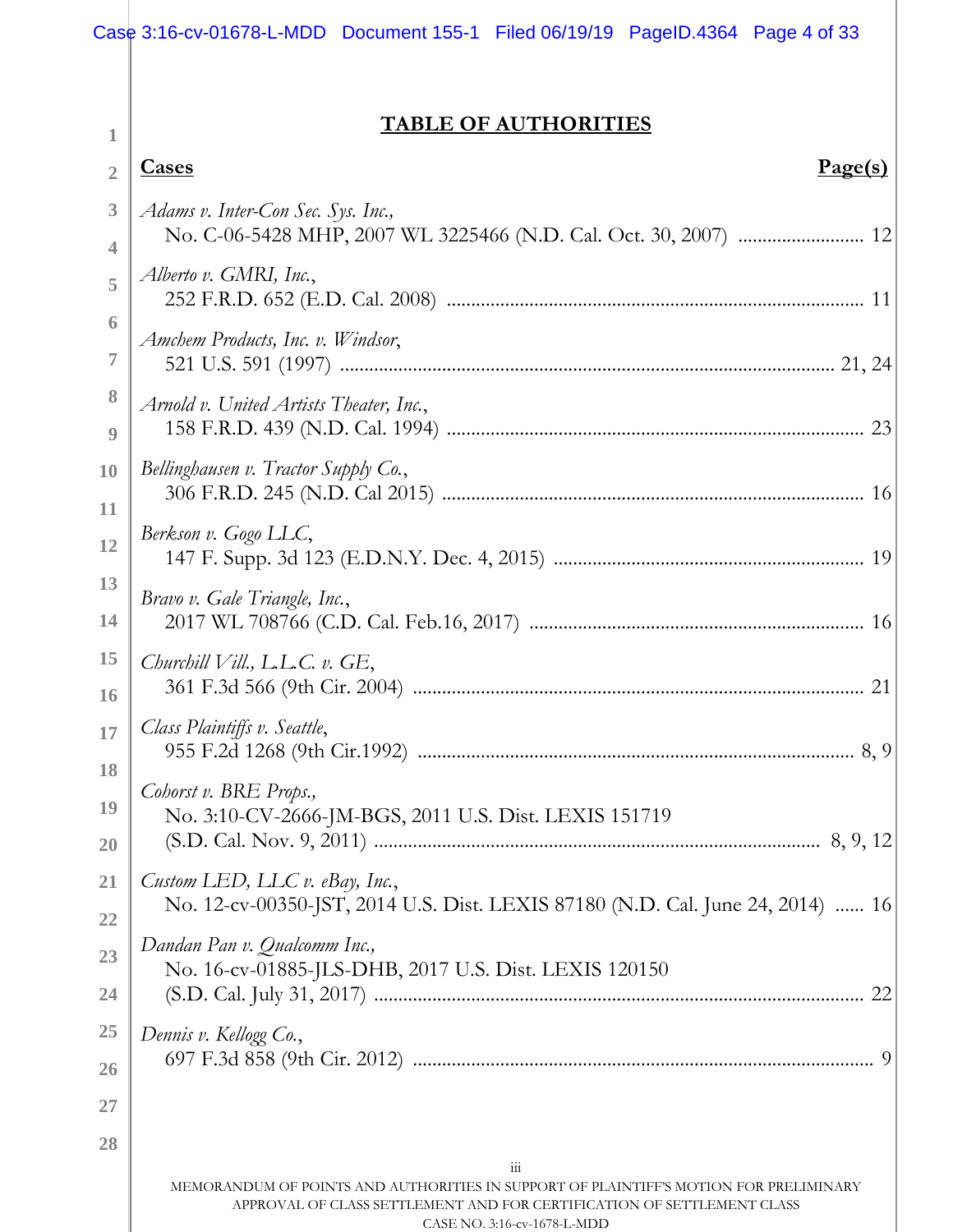#### iv MEMORANDUM OF POINTS AND AUTHORITIES IN SUPPORT OF PLAINTIFF'S MOTION FOR PRELIMINARY APPROVAL OF CLASS SETTLEMENT AND FOR CERTIFICATION OF SETTLEMENT CLASS **1 2 3 4 5 6 7 8 9 10 11 12 13 14 15 16 17 18 19 20 21 22 23 24 25 26 27 28** *Dennis v. Kellogg Co.*, 09-CV-1786-L (WMc), 2013 U.S. Dist. LEXIS 64577 (S.D. Cal. May 3, 2013) ..................................................................................... 9, 10, 11, 14 *Dyer v. Wells Fargo Bank, N.A.*, No. 13-cv-02859-JST, 2014 WL 1900682 (N.D. Cal. May 12, 2014) ................. 8, 9, 10 *Gutierrez v. Wells Fargo Bank, N.A.,*  No. C 07-05923 WHA, 2008 WL 4279550 (N.D. Cal. Sept. 11, 2008) .......... 22, 23, 24 *Gutierrez-Rodriguez v. R.M. Galicia, Inc.,*  No. 16-CV-0182 H BLM, 2017 U.S. Dist. LEXIS 170982 (S.D. Cal. Oct. 16, 2017) ....................................................................................... 10, 22, 23 *Guy v. Casal Institute of Nevada, LLC, No. 13-cv-02263*, 2014 WL 1899006 (D. Nev. May 12, 2014) .................................................................... 19 *Hanlon v. Chrysler Corp.*, 150 F.3d 1011 (9th Cir. 1998) ............................................................................................. 9 *Hanlon v. Palace Entm't Holdings, LLC*, No. 11-987, 2012 WL 27461 (W.D. Pa. Jan. 3, 2012) .............................................. *passim In re Bluetooth Headset Prods. Liab. Litig.,* 654 F.3d 935 (9th Cir. 2011) ............................................................................................... 9 *In re Immune Response Sec. Litig.*, 497 F. Supp. 2d 1166 (S.D. Cal. 2007) ............................................................................. 18 *In re Omnivision Techs.*, 559 F. Supp. 2d 1036 (N.D. Cal. 2007) ............................................................................ 16 *In re Pacific Enters. Sec. Litig.*, 47 F.3d. 373 (9th Cir. 1995) ................................................................................................ 8 *In re Tableware Antitrust Litig.*, 484 F. Supp. 2d 1078 (N.D. Cal. 2007) ........................................................................ 9, 10 *In re TD Ameritrade Account Holder Litig.,*  No. C 07–2852 SBA, 2011 WL 4079226 (N.D. Cal. Sept. 13, 2011) ........................... 19 *Jaffe v. Morgan Stanley & Co.,*  No. C 06-3903 THE, 2008 WL 346417 (N.D. Cal. Feb. 7, 2008) ............................... 16 *Kolinek v. Walgreen Co.*, 311 F.R.D. 483 (N.D. Ill. 2015) ........................................................................................ 19 Case 3:16-cv-01678-L-MDD Document 155-1 Filed 06/19/19 PageID.4365 Page 5 of 33

CASE NO. 3:16-cv-1678-L-MDD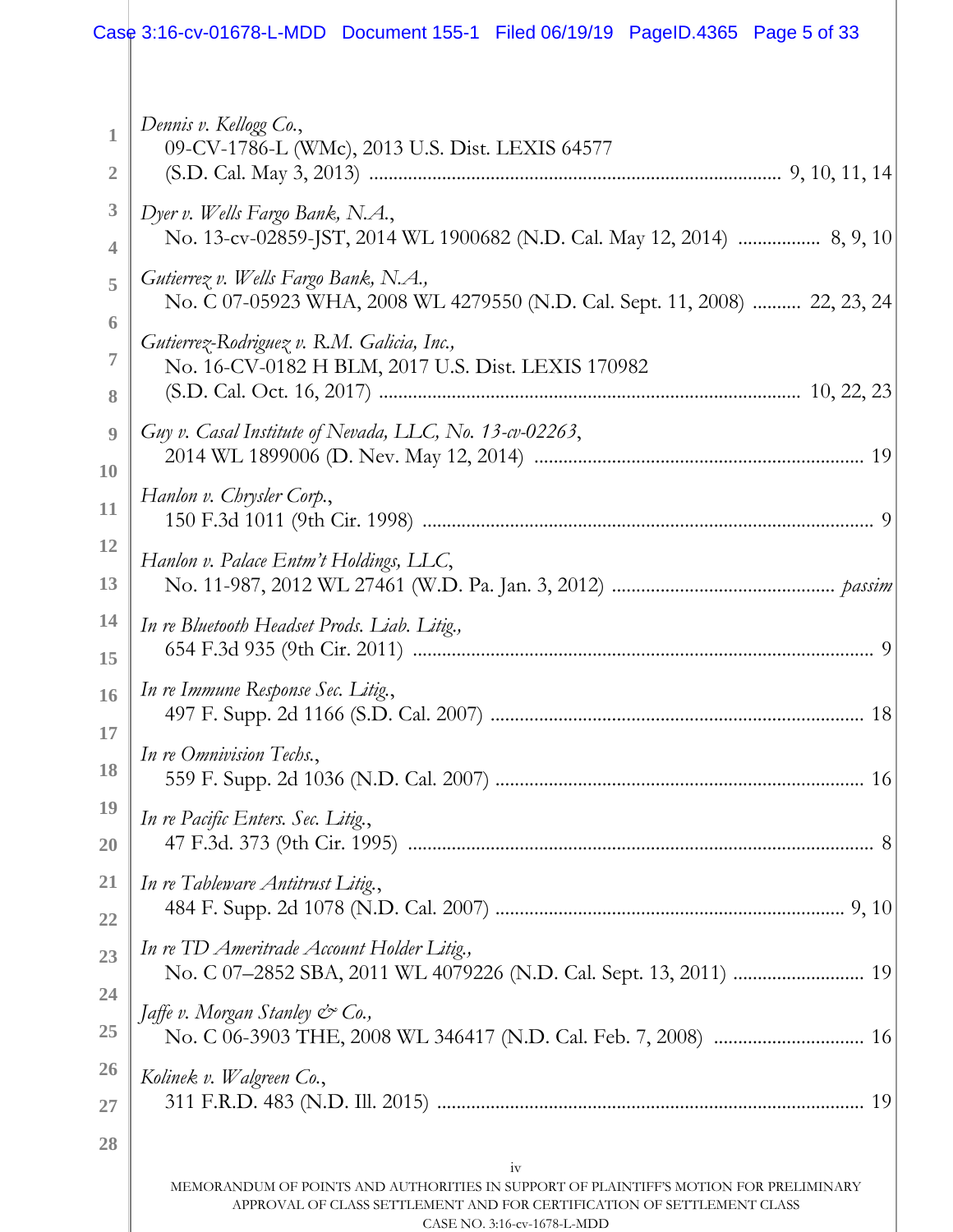# Case 3:16-cv-01678-L-MDD Document 155-1 Filed 06/19/19 PageID.4366 Page 6 of 33

| 1                      | Lane v. Facebook, Inc.,                                                                                                                                                                        |  |
|------------------------|------------------------------------------------------------------------------------------------------------------------------------------------------------------------------------------------|--|
| $\overline{2}$<br>3    | Linney v. Cellular Alaska P'ship,                                                                                                                                                              |  |
| 4                      | Malta v. Fed. Home Loan Mortg. Corp.,                                                                                                                                                          |  |
| 5                      | No. 10-CV-1290 BEN (NLS), 2013 U.S. Dist. LEXIS 15731                                                                                                                                          |  |
| 6<br>7                 | Maywalt v. Parker and Parsley Petroleum Co.,                                                                                                                                                   |  |
| 8<br>9                 | McPhail v. First Command Fin. Plan., Inc.,<br>No. 05cv179-IEG-JMA, 2009 U.S. Dist. LEXIS 26544 (S.D. Cal. Mar. 30, 2009)  14                                                                   |  |
| <b>10</b><br>11        | Mendoza v. Tucson Sch. Dist. No.1,                                                                                                                                                             |  |
| 12                     | Mullane v. Central Hanover Bank & Trust Co.,                                                                                                                                                   |  |
| 13<br>14               | Nat'l Rural Telecomm. Coop. v. DirectTV, Inc.,                                                                                                                                                 |  |
| <b>15</b><br><b>16</b> | Noll v. $e$ Bay, Inc.,                                                                                                                                                                         |  |
| 17                     | Officers for Justice v. Civil Service Com.,                                                                                                                                                    |  |
| 18<br>19               | Parsons v. Ryan,<br>25                                                                                                                                                                         |  |
| <b>20</b><br>21        | Reilly v. Tucson Elec. Power Co.,                                                                                                                                                              |  |
| <u>22</u><br>23        | Roberti v. OSI Sys.,<br>No. CV-13-09174 MWF (MRW), 2015 U.S. Dist. LEXIS 164312                                                                                                                |  |
| 24                     |                                                                                                                                                                                                |  |
| 25                     | Rodriguez v. Hayes,                                                                                                                                                                            |  |
| <b>26</b>              | Rodriguez v. West Pub. Corp.,                                                                                                                                                                  |  |
| 27                     |                                                                                                                                                                                                |  |
| 28                     | V                                                                                                                                                                                              |  |
|                        | MEMORANDUM OF POINTS AND AUTHORITIES IN SUPPORT OF PLAINTIFF'S MOTION FOR PRELIMINARY<br>APPROVAL OF CLASS SETTLEMENT AND FOR CERTIFICATION OF SETTLEMENT CLASS<br>CASE NO. 3:16-cv-1678-L-MDD |  |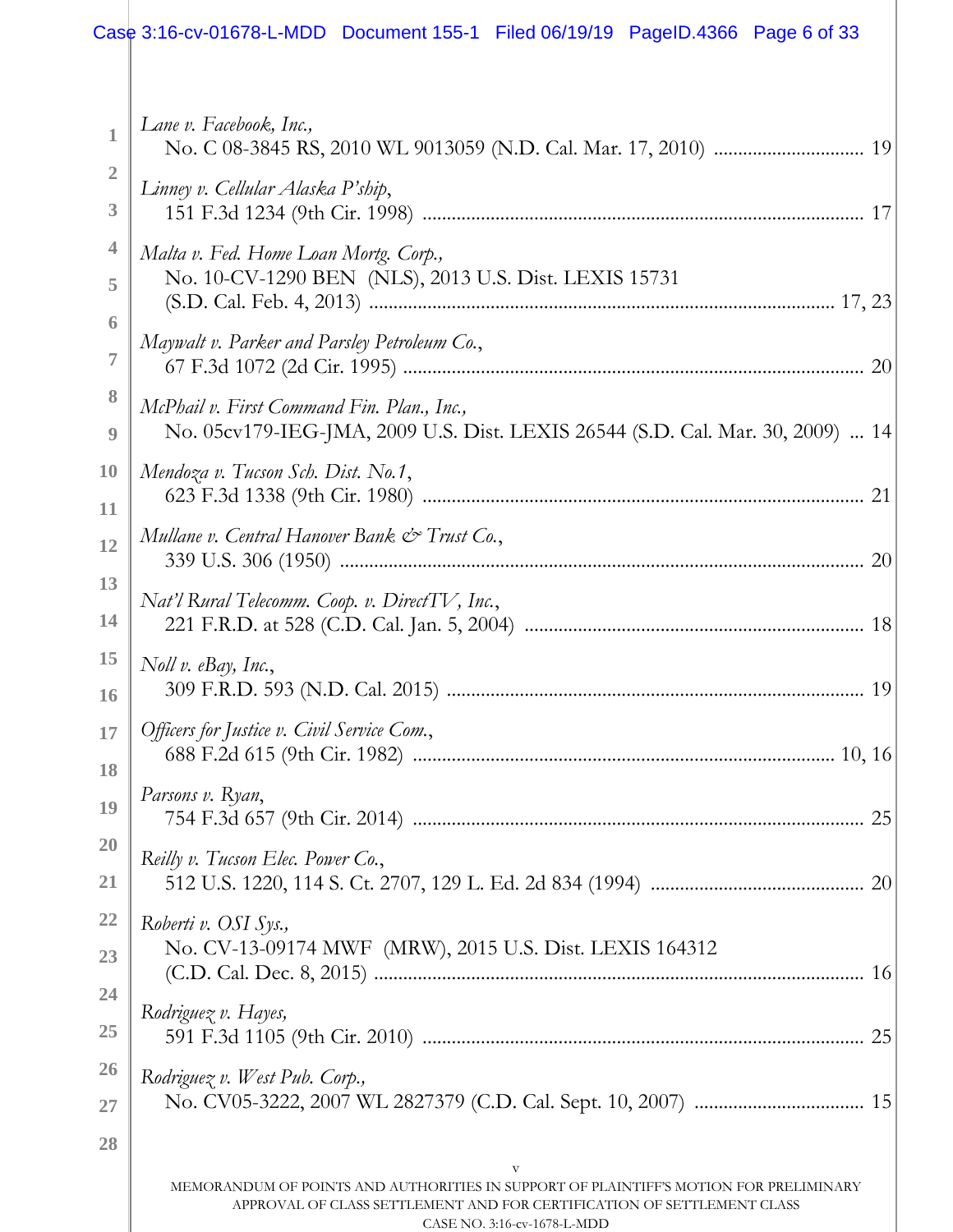### Case 3:16-cv-01678-L-MDD Document 155-1 Filed 06/19/19 PageID.4367 Page 7 of 33

| $\mathbf{1}$     | Torrisi v. Tucson Elec. Power Co.,                                                                                                                                                          |  |
|------------------|---------------------------------------------------------------------------------------------------------------------------------------------------------------------------------------------|--|
| $\overline{2}$   |                                                                                                                                                                                             |  |
| 3                | Wal-Mart Stores, Inc. v. Dukes,                                                                                                                                                             |  |
| $\overline{4}$   | <b>Rules</b>                                                                                                                                                                                |  |
| 5                |                                                                                                                                                                                             |  |
| 6                |                                                                                                                                                                                             |  |
|                  |                                                                                                                                                                                             |  |
| $\overline{7}$   | Other                                                                                                                                                                                       |  |
| 8                |                                                                                                                                                                                             |  |
| $\boldsymbol{9}$ |                                                                                                                                                                                             |  |
| 10               |                                                                                                                                                                                             |  |
| 11               |                                                                                                                                                                                             |  |
| 12               |                                                                                                                                                                                             |  |
|                  |                                                                                                                                                                                             |  |
| 13               |                                                                                                                                                                                             |  |
| 14               |                                                                                                                                                                                             |  |
| 15               |                                                                                                                                                                                             |  |
| 16               |                                                                                                                                                                                             |  |
| 17               |                                                                                                                                                                                             |  |
| 18               |                                                                                                                                                                                             |  |
| 19               |                                                                                                                                                                                             |  |
|                  |                                                                                                                                                                                             |  |
| 20               |                                                                                                                                                                                             |  |
| 21               |                                                                                                                                                                                             |  |
| 22               |                                                                                                                                                                                             |  |
| 23               |                                                                                                                                                                                             |  |
| 24               |                                                                                                                                                                                             |  |
| 25               |                                                                                                                                                                                             |  |
|                  |                                                                                                                                                                                             |  |
| 26               |                                                                                                                                                                                             |  |
| 27               |                                                                                                                                                                                             |  |
| 28               |                                                                                                                                                                                             |  |
|                  | $\overline{\mathrm{vi}}$<br>MEMORANDUM OF POINTS AND AUTHORITIES IN SUPPORT OF PLAINTIFF'S MOTION FOR PRELIMINARY<br>APPROVAL OF CLASS SETTLEMENT AND FOR CERTIFICATION OF SETTLEMENT CLASS |  |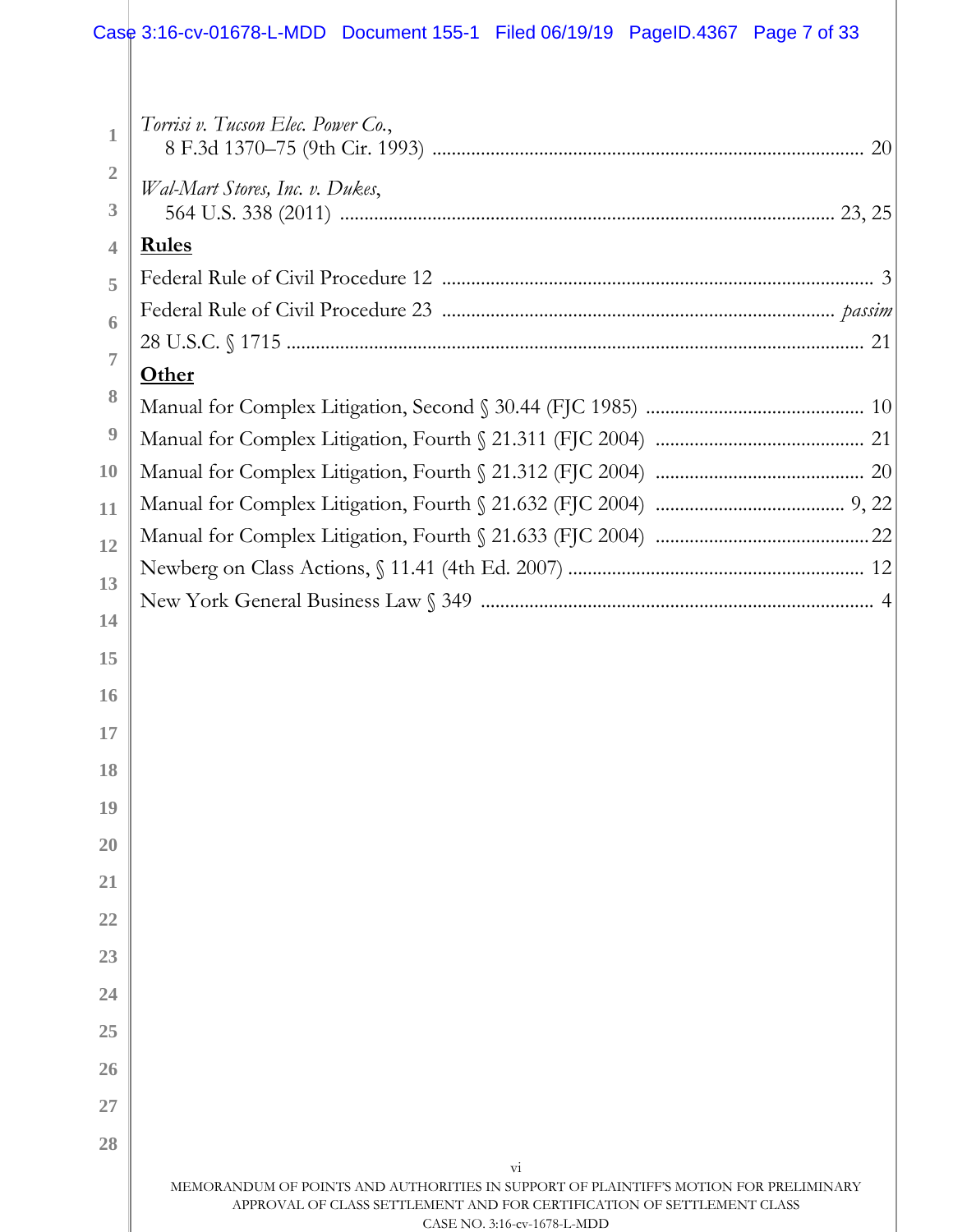#### **1 I. INTRODUCTION**

**2 3 4 5 6 7 8 9 10 11 12 13 14 15 16 17 18** Plaintiff, James Walters ("Plaintiff" or "Plaintiff Walters"), respectfully moves for Preliminary Approval of the Settlement Agreement and Release ("Settlement" or "Agreement"), <sup>1</sup> attached as *Exhibit 1*, which if finally approved, will resolve all claims against Target Corp. ("Target" or the "Defendant") in the above-captioned action, as well as the related action captioned *Michelle Dixon et al. v. Target Corp.*, Case No.: 18-cv-02660- PAM-DTS. pending in the United States District Court for the District of Minnesota (collectively "Actions"). 2 Preliminary Approval should be granted because the Settlement provides meaningful monetary and non-monetary relief for the Settlement Class. The Settlement terms are well within the range of reasonableness and consistent with applicable case law. The monetary relief consists of a \$5,000,000 cash fund and debt reduction of \$3,222,330. The non-monetary relief includes: (a) modification to the TDC disclosures to provide additional information to the TDC account holders on how they may incur fees in connection with the use of the TDC; (b) an increase in the minimum transaction amount before assessing an RPF; and (c) a commitment that RPFs shall not exceed the amount of the transaction that incurred the fee irrespective of the maximum fee Target could charge under the TDC Agreement. Consequently, and for the reasons stated below, this Court should grant Preliminary Approval of this Settlement.

**19 20**

**21**

**22**

# **II. STATEMENT OF FACTS**

# **A. Background**

This case is a putative class action focused on Target's alleged breach of the TDC Agreement and deceptive marketing of the TDC which resulted in consumers being

**23**

 $\overline{a}$ 

**27** will find that then operative Second Amended Complaint, required by Section 2.3 of the Agreement, shall be void, and the First Amended Complaint become the operative

**<sup>24</sup>** 1 All capitalized terms used throughout this memorandum have the same meanings as those found in the Agreement.

**<sup>25</sup> 26** 2 Should the Court enter Preliminary Approval, the Parties intend on moving to amend the First Amended Complaint to add the Minnesota Plaintiffs as plaintiffs in this case to bring them before the Court for the purpose of making them Class Representatives. The Parties request that should the Effective Date not come to pass for any reason, the Court

<sup>1</sup> **28** complaint in this case.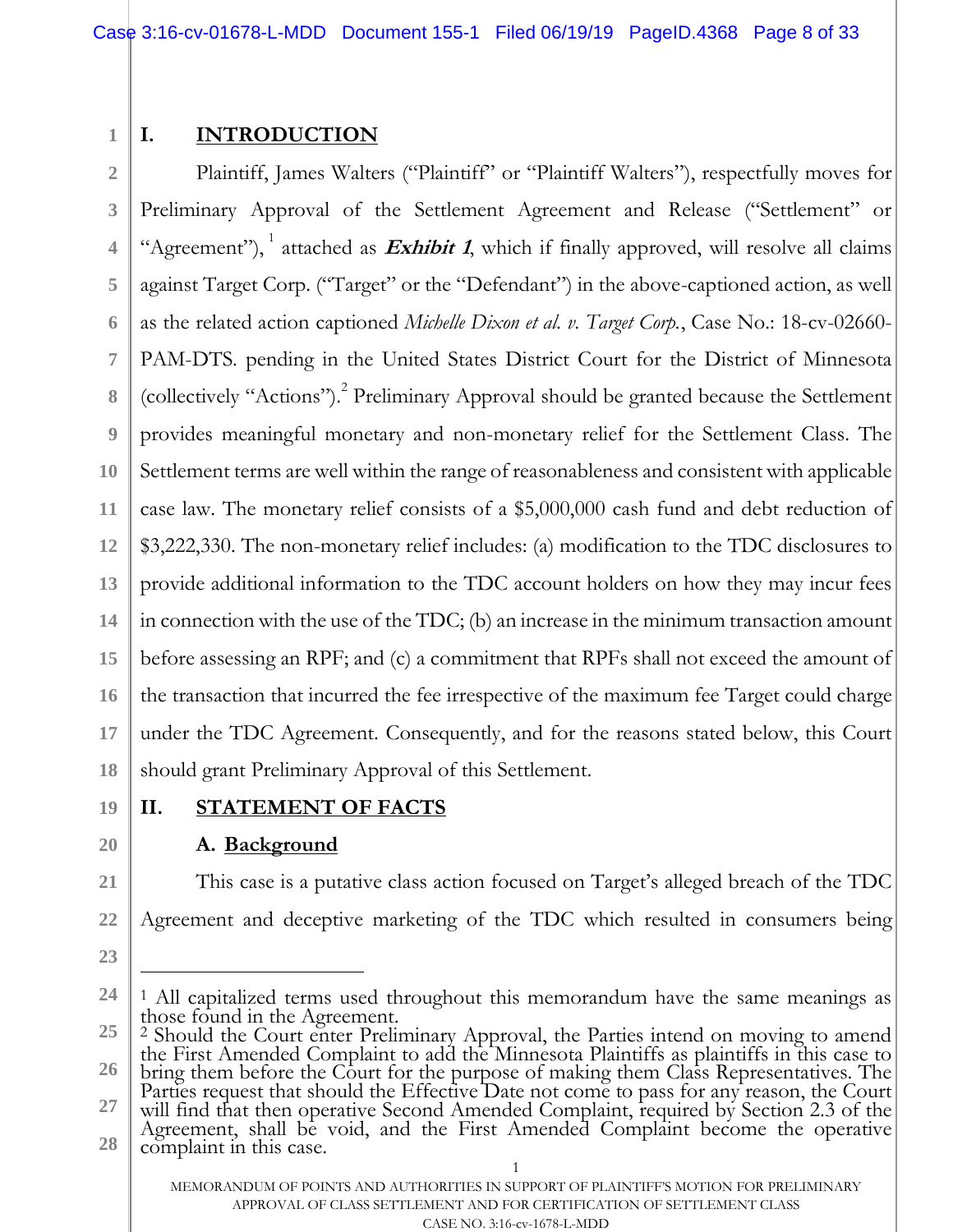**1**

assessed RPFs to Target when their transactions get returned unpaid by their bank.

**2 3 4 5 6 7 8 9 10 11** In both actions, Plaintiffs allege that Target processes TDC transactions unlike a traditional bank-issued debit card. While a true bank-issued debit card immediately approves or denies transactions based on available account balances, withdraws or holds funds for approved purchases, and has no fee penalties for declined insufficient funds transactions–the TDC has none of those properties. Indeed, the TDC does not even attempt funds deduction or notify consumers' banks for one to two days after a purchase, at minimum, and sometimes as many as five days or more. Plaintiffs allege that Target omits and misrepresents the risks of using the TDC, resulting in Plaintiffs and reasonable consumers' surprise that use of the card can cause massive fee penalties when the checking account to which the TDC is linked has insufficient funds.

**12 13 14 15 16 17** Plaintiffs allege that Target misrepresents the nature of TDC by the product's very name and in its marketing materials. Further, they allege that the card agreements fail to properly describe how the TDC functions, including that the card operates on the slower Automated Clearinghouse Network ("ACH Network"), not the debit card networks, causing customers to incur fees that are impossible for consumers to incur with a true "debit card."

**18 19 20 21 22** Consequently, Plaintiff Walters alleges that Target breached the TDC Agreement and violated the UCL and CLRA by its misleading marketing. This Court partially agreed that Plaintiff Walters stated a claim and denied in part Target's Motion to Dismiss. However, Target's Motion for Summary Judgment and Plaintiff Walters' Motion for Class Certification remain pending at the time of settlement, highlighting the risk to both parties.

**23**

# **B. History of the Litigation**

2 **24 25 26 27 28** On June 29, 2016, Plaintiff Walters filed the California Action seeking monetary damages, restitution and injunctive relief from Target, based on its alleged breach of the TDC Agreement and California law. [DE # 1]. Walters alleges that the TDC is deceptively marketed. Walters further alleges that Target breaches the TDC Agreement, as well as the duty of good faith and fair dealing by the manner in which Target processes TDC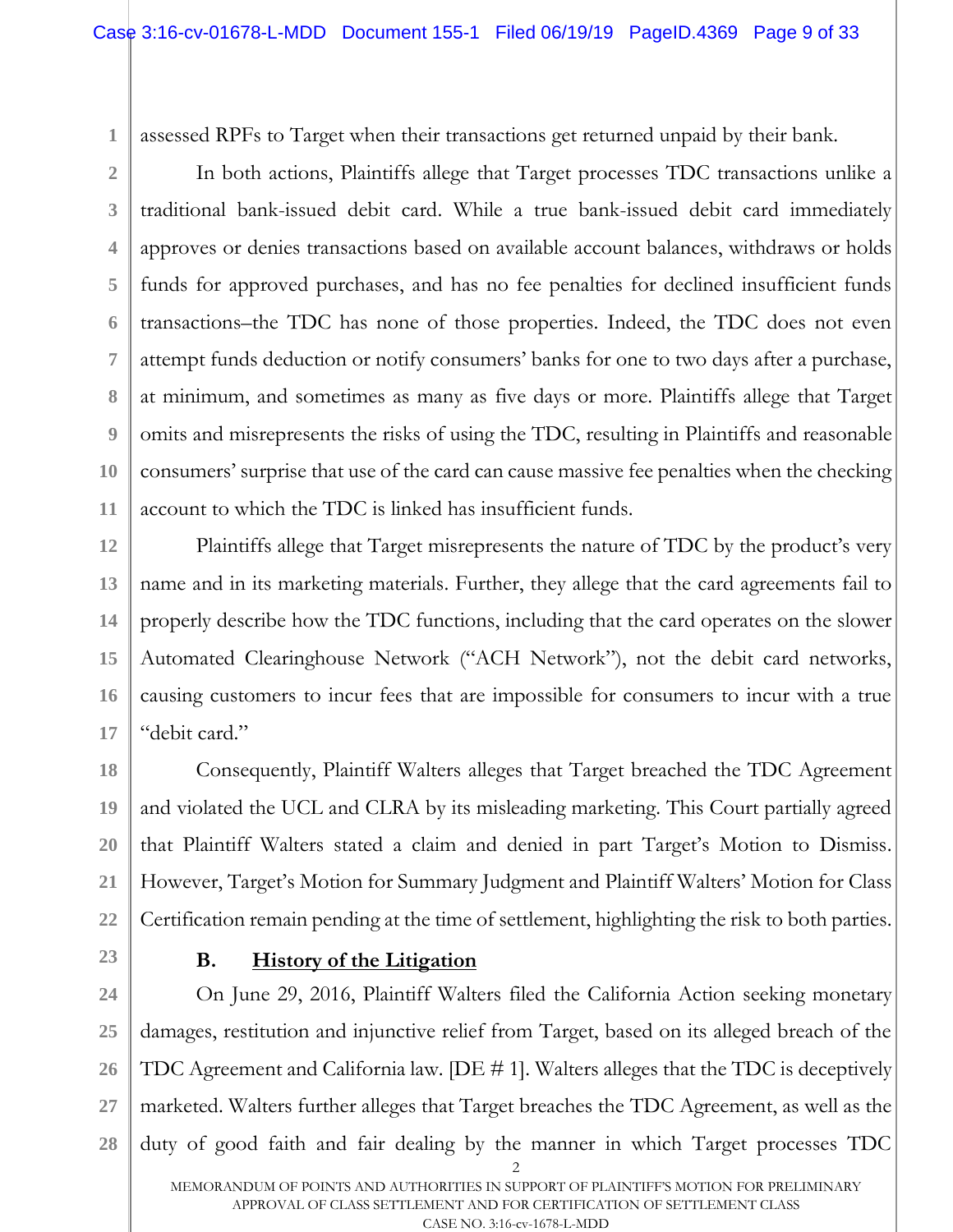**1 2 3 4 5 6** Transactions and assesses RPFs on consumers. *See Id*. On August 15, 2016, an Amended Complaint was filed alleging claims for: (I) Breach of Contract, including the Implied Covenant of Good Faith and Fair Dealing; (II) Unjust Enrichment; (III) Unconscionability; (IV) Conversion; (V) Violation of the "Unfair" Prong of the UCL; (VI) Violation of the "Fraudulent" Prong of the UCL; (VII) Violation of the "Unlawful" Prong of the UCL; and (VIII) Violation of the Consumers Legal Remedies Act. [DE # 3].

**7 8 9 10 11 12 13 14 15 16** On September 14, 2016, Target moved to dismiss the California Action under Federal Rule of Civil Procedure 12(b)(6), on the basis that the Amended Complaint failed to state a cause of action, which motion was granted in part and denied by the Court on February 14, 2017. [DE # 13]. Plaintiff's UCL, CLRA, and breach of the implied covenant of good faith and fair dealing claims survived. *Id*. On June 26, 2017, Target filed a Motion for Reconsideration of the Court's order on its Motion to Dismiss. [DE # 30]. On October 19, 2017, the Court issued an order granting in part and denying in part the Motion for Reconsideration, further limiting the scope of the good faith and fair dealing count. [DE # 32] On March 8, 2018, Target filed its Amended Answer to the First Amended Complaint, asserting fourteen affirmative defenses. [DE #59].

**17 18 19 20 21 22 23** The Parties engaged in extensive fact and class discovery. Target produced nearly 5,000 pages of documents that Class Counsel reviewed. *See* Joint Declaration of Class Counsel Jeff Ostrow, Jeffrey Kaliel, and Hassan Zavareei ("Joint Decl.") ¶8, attached as **Exhibit 2.** Target deposed Plaintiff Walters and Class Counsel took eight depositions of Target's corporate representatives and employees, and of the third parties involved in processing TDC transactions. Joint Decl. ¶8. The Parties also retained experts and exchanged expert reports. Joint Decl. ¶9.

**24 25 26 27** On September 7, 2018, after the close of fact discovery, Target filed a Motion for Summary Judgment, which Plaintiff Walters opposed and remains pending. [DE # 90, 118]. On September 12, 2018, Plaintiff Walters filed a Motion for Class Certification, which Target opposed and remains pending. [DE # 98, 130].

**28**

3 MEMORANDUM OF POINTS AND AUTHORITIES IN SUPPORT OF PLAINTIFF'S MOTION FOR PRELIMINARY APPROVAL OF CLASS SETTLEMENT AND FOR CERTIFICATION OF SETTLEMENT CLASS CASE NO. 3:16-cv-1678-L-MDD

On September 12, 2018, Plaintiffs Dixon and Powell filed the Minnesota Action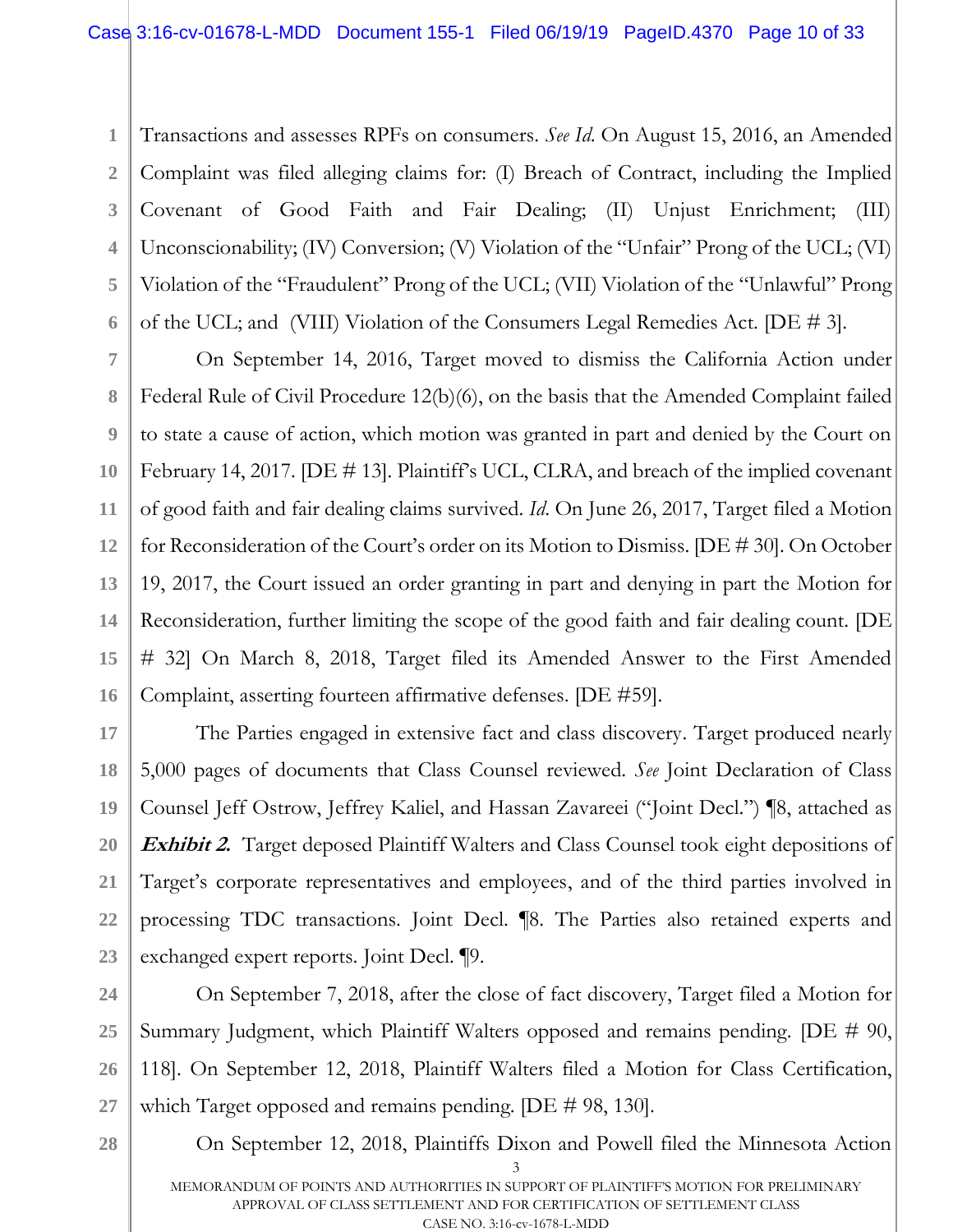**1 2 3 4 5 6 7 8** alleging similar wrongdoing by Target with counts for: (I) violation of the Minnesota Consumer Fraud Act; (II) the Minnesota False Statements in Advertising Act; (III) Breach of Contract; (IV) Violations of the Florida Deceptive and Unfair Trade Practices Act on behalf of Plaintiff Dixon and a Florida Subclass; and (V) Violation of the North Carolina Consumer Protection Law on behalf of Plaintiff Powell and a North Carolina Subclass. [Minnesota Action DE # 1]. An Amended Complaint in the Minnesota Action on January 22, 2019 added Plaintiff Polcare and a count for violating New York General Business Law  $\S$  349. [Minnesota Action DE # 19].

**9 10 11 12** On March 14, 2019, the Parties mediated the Action in Los Angeles, California with Robert J. Meyer, Esq., a well-respected neutral. Joint Decl. ¶13. The case did not settle that day, but the Parties continued negotiations over the next several weeks, with Mr. Meyer's assistance, agreeing to the Settlement's material terms in April 2019. *Id*. at ¶13-15.

**13 14 15 16 17** On April 29, 2019, the Parties filed a Notice of Settlement advising the Court that the Parties had reached an agreement to settle the Action. [DE #148]. The Parties also filed a Notice of Settlement in the Minnesota Action, resulting in an order staying that case pending the settlement approval process in this case. [Minnesota Action DE # 30, 31]. On June 14, 2019, the Parties signed the Settlement Agreement.

**18**

# **C. Summary of the Settlement Terms.**

The following is a summary of the material terms of the Settlement.

**20**

**21**

**23**

**24**

**19**

# **1. The Settlement Class.**

The Settlement Class is an opt-out class under Rule 23(b)(2) and (3) of the Federal

**22** Rule of Civil Procedure. The Settlement Class is defined as:

> All TDC holders in the United States who, within the Class Period, incurred at least one RPF in connection with their TDC, that was not refunded or waived.

**25** Agreement ¶2.1(a). "Class Period" means the period between June 29, 2012, and the date

- **26** of the Preliminary Approval Order. *Id*. ¶1.6.
- **27**

**28**

# **2. Relief for the Benefit of the Settlement Class.**

**a. Monetary Relief and Allocation and Distribution of Benefits**

4 MEMORANDUM OF POINTS AND AUTHORITIES IN SUPPORT OF PLAINTIFF'S MOTION FOR PRELIMINARY APPROVAL OF CLASS SETTLEMENT AND FOR CERTIFICATION OF SETTLEMENT CLASS CASE NO. 3:16-cv-1678-L-MDD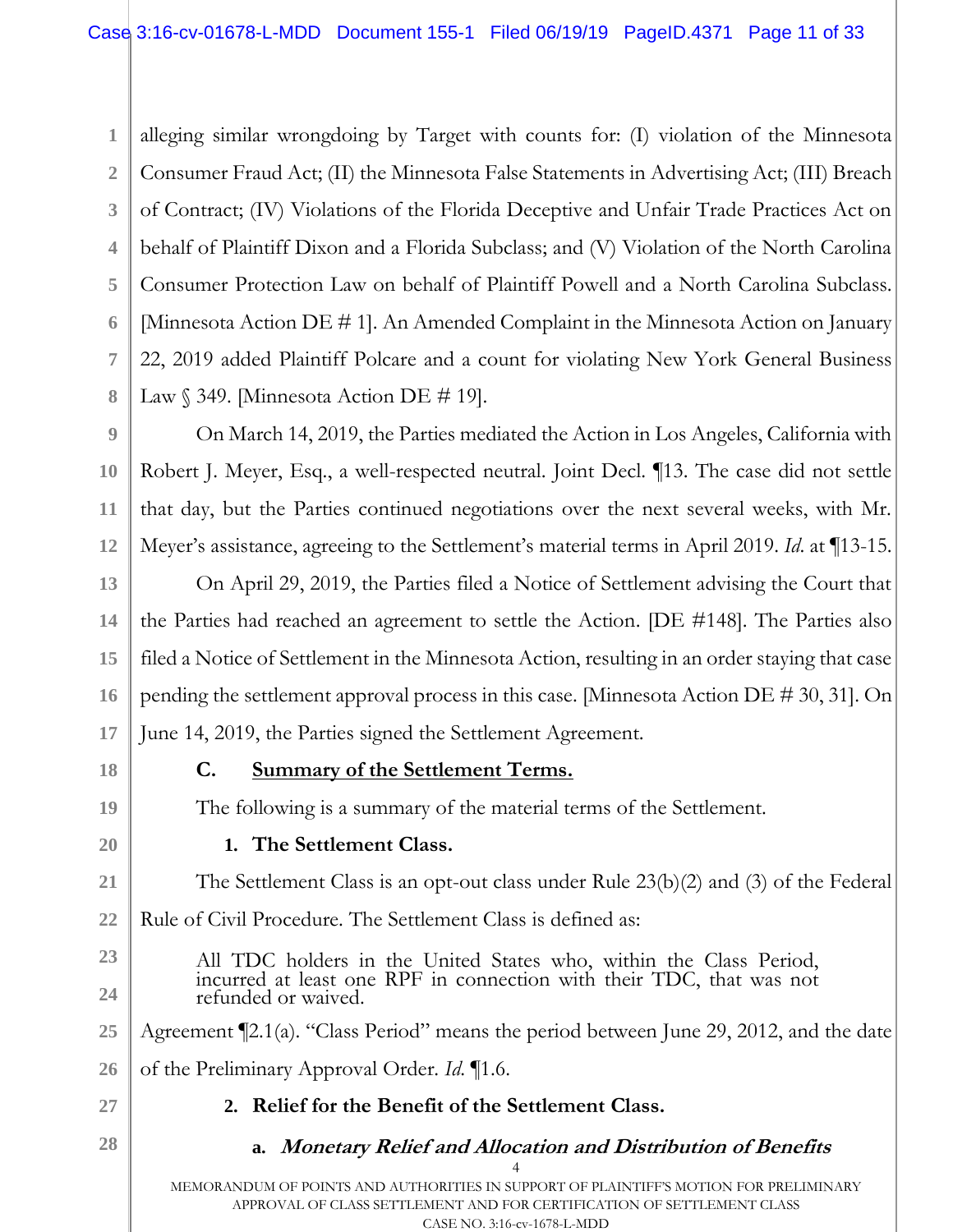The Settlement Value consists of the Cash Settlement Amount of \$5,000,000 and the Debt Reduction Cash Amount of \$3,222,330. Agreement ¶2.2(b)(1)-(2). The collective \$8,222,330 is for the direct benefit of the Settlement Class Members – there will be no reversion back to Target. *Id.* at ¶2.2(b)(7).

The Cash Settlement Amount will be used to pay: (a) Settlement Class Member Cash Payments; (b) any Court awarded attorneys' fees and litigation costs; (c) any Court awarded Class Representative Service Awards; and (d) any Administrative Costs. *Id.* at  $\P$ 2.2(b)(5); 2.5(a); 3.1; 3.2. Target is required to establish the Settlement Fund within 15 days of Preliminary Approval.

**10 13** Settlement Class Members do not have to submit claims or take any other affirmative step to receive relief benefits under the Settlement. Instead, Target and the Settlement Administrator will automatically distribute the Settlement Class Member Cash Payments and the Debt Relief Payments to Settlement Class Members. Joint Decl. ¶19.

**14 15 16 17 18 19 20 21 22 23** Each Settlement Class Member who paid at least one RPF, that was assessed during the Class Period and not refunded or charged off, shall be entitled to receive a *pro rata* share of the first paid RPF from the Net Settlement Fund based on the dollar amount of the first RPF paid by the Settlement Class Member. Agreement ¶2.2(b)(5). To determine the exact amount of the Settlement Class Member Cash Payment, the Net Settlement Fund will be divided by the number of Settlement Class Members who paid at least one RPF that was not refunded or waived. Joint accountholders shall each be entitled to their *pro rata* share of a single Settlement Class Member Cash Payment. *Id*. Payments to Settlement Class Members from the Net Settlement Fund shall be by check mailed by the Settlement Administrator. *Id*. ¶2.7(b).

**24**

**1**

**2**

**3**

**4**

**5**

**6**

**7**

**8**

**9**

**11**

**12**

5 **25 26 27 28** For each Settlement Class Member who incurred an RPF during the Class Period, but has not yet paid it at the time the Settlement Class Member Cash Payments are to be distributed, the Debt Reduction Cash Amount shall be used by Target to make Debt Reduction Payments toward the outstanding balance on the Settlement Class Member's TDC account in an amount of 25% of the first RPF that was assessed and not paid. *Id*.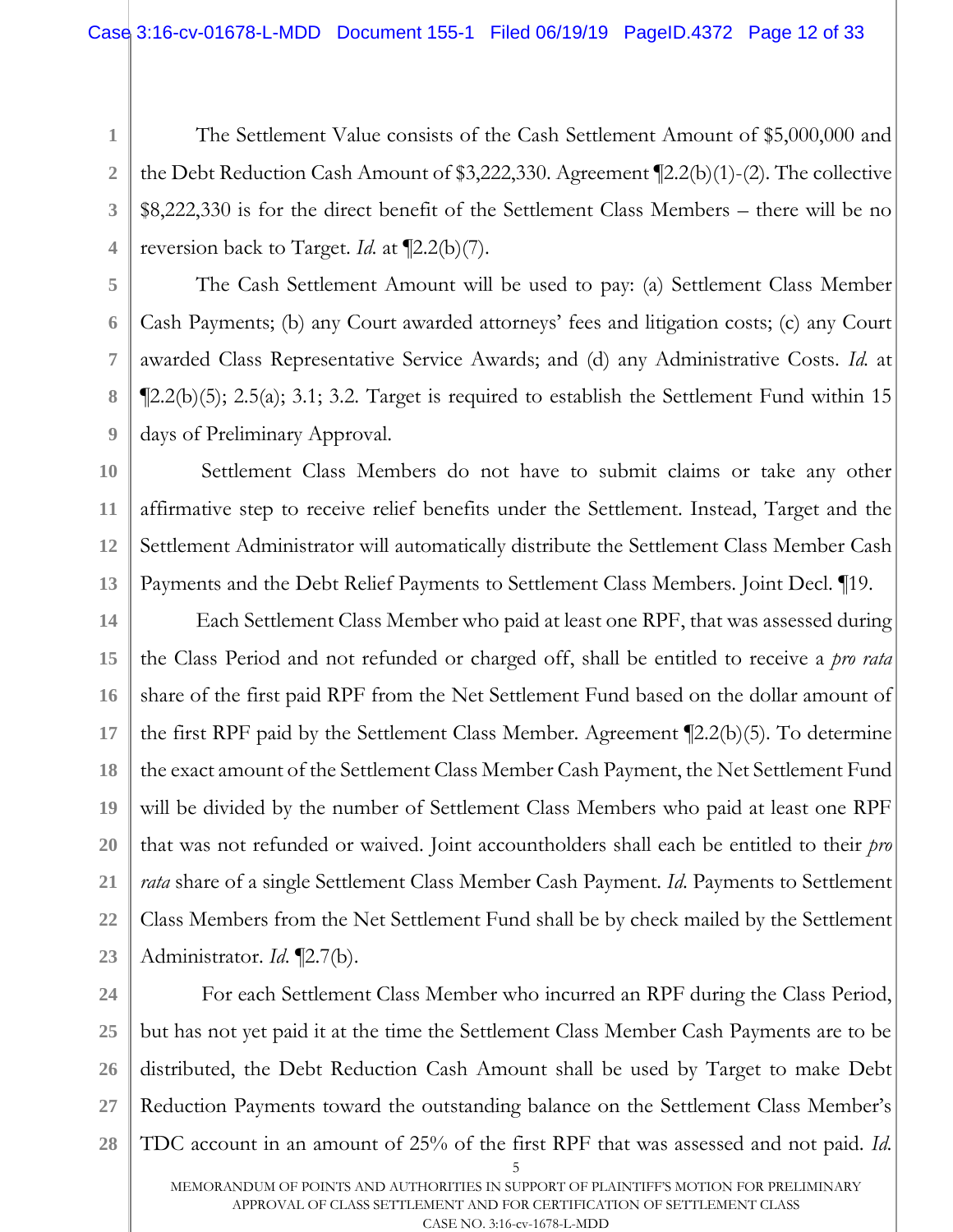**1 2** ¶2.2(b)(6). No Debt Reduction Payment shall be considered an admission by any Settlement Class Member that the underlying debt is valid. *Id*.

**3**

**4**

**5**

**6**

**7**

**8**

In the event there are any funds remaining in the Settlement Fund Account after the distributions required by the Settlement Agreement are completed, said funds shall: (a) be distributed to Settlement Class Members who cashed their checks via a secondary distribution, if economically feasible; or (b) through a residual *cy pres* program benefitting the National Endowment for Financial Education. *Id*. ¶2.2(b)(7); 3.4.

### **b. Practice Changes**

**9 10 11 12 13 14 15 16 17 18 19 20** Target has agreed to make three practice changes. Each will provide benefits to the Settlement Class and future customers. First, Target agrees not to implement or assess RFPs, or any equivalent fee, in connection with TDC transactions that are less than \$7.00, for a period of two years after the Effective Date. Agreement *Id*. ¶2.2(a)(1). Second, beginning on or before the Effective Date, and for a minimum of two years, Target agrees that any RFPs charged will be the lesser of the RFP as disclosed by the TDC Agreement or the amount of the TDC transaction that was returned unpaid. *Id*. ¶2.2(a)(2). Third, the Parties will work collaboratively to amend the TDC Agreement to provide additional information to TDC holders regarding how they may incur RPFs from Target and nonsufficient funds or overdraft fees from their banks or credit unions in connection with the use of the TDC, with Target maintaining final discretion regarding the amended disclosures. *Id*. ¶2.2(a)(3).

**21**

#### **c. Settlement Administrator and Administration Costs**

**22 23 24 25 26** The Settlement Administrator is Epiq Systems. Epiq is a leading class action administration firm in the United States. All Administrative Costs shall be paid from the Settlement Fund. The Settlement Administrator will oversee the provision of notice to Settlement Class members and Settlement administration. The Administration Costs are estimated to be under \$600,000. Joint Decl. ¶34.

**27**

### **3. Settlement Class Member Release.**

6 MEMORANDUM OF POINTS AND AUTHORITIES IN SUPPORT OF PLAINTIFF'S MOTION FOR PRELIMINARY APPROVAL OF CLASS SETTLEMENT AND FOR CERTIFICATION OF SETTLEMENT CLASS **28** In exchange for the benefits conferred by the Settlement, all Settlement Class

CASE NO. 3:16-cv-1678-L-MDD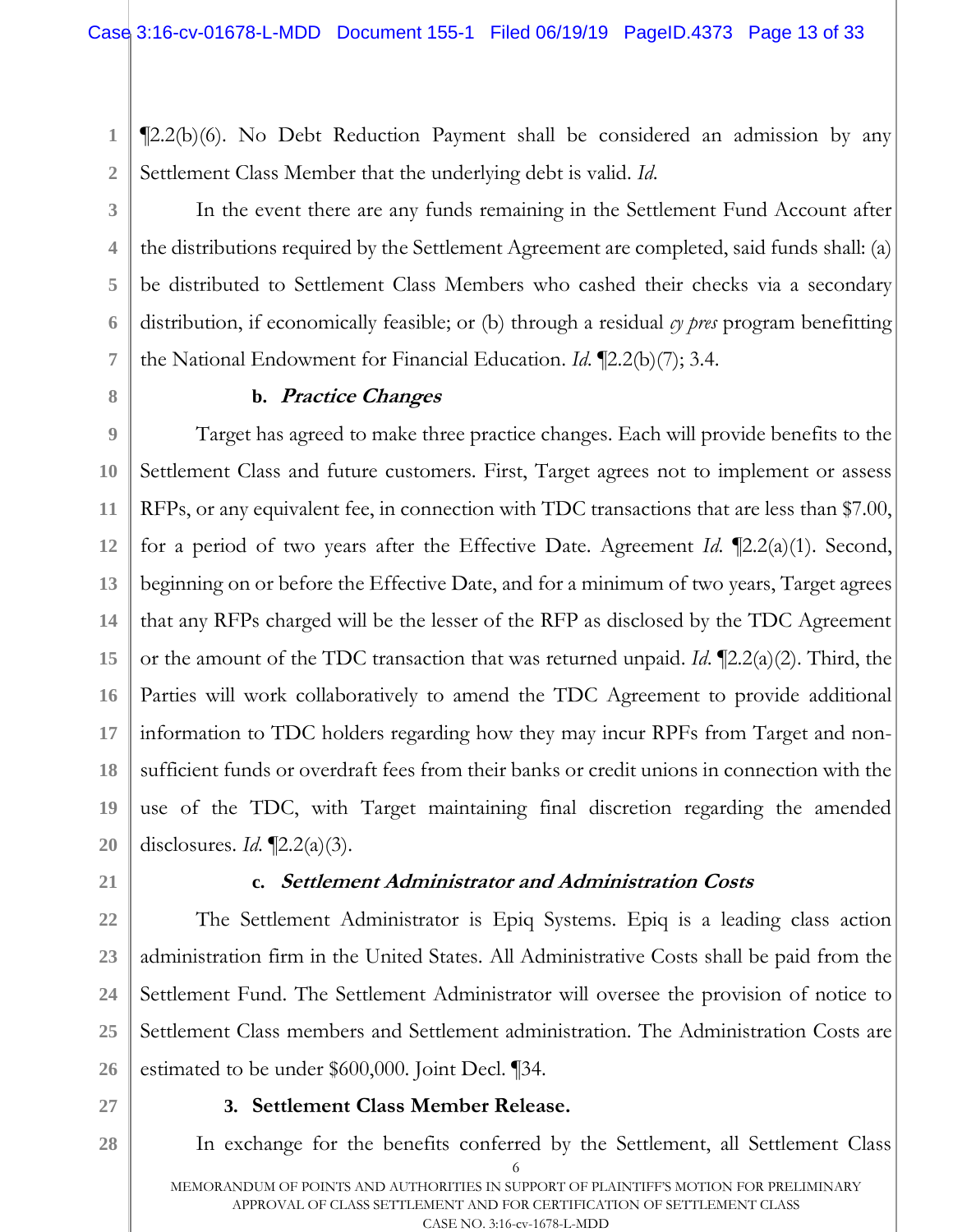**1 2 3** Members will be deemed to have released Target from claims relating to the subject matter of the Actions. The detailed release language can be found in the Agreement. In addition, the named Plaintiffs will provide a general release to Target.

**4**

**6**

**7**

**8**

**9**

**11**

### **4. The Notice and Settlement Administration Program.**

**5 10 12 13 14** The Settlement Administrator's notice division is Hilsoft Notifications. Hilsoft is one of the leading notice administration firms in the United States. Joint Decl. ¶35. The proposed notice program is designed to provide the best notice practicable and is tailored to take advantage of the information Target has available about the Settlement Class. *Id*. ¶36. The notice program has three parts: (1) email notice to those Settlement Class members that Target maintains email addresses for ("Email Notice"); and (2) direct mail postcard notice to all members of the Settlement Class for whom Target has not provided an email address ("Postcard Notice"); and (3) Long Form Notice containing more detail than the Email Notice and Postcard Notice, which will be available on the Settlement website and via U.S. mail upon request. Agreement ¶2.5 and Exhibits A-C.

**15 16 17 18 19 20 21 22 23 24 25** Among the additional information provided, the Long Form notice will describe the procedure Settlement Class members must follow to opt-out or object to the Settlement or to Class Counsel's application for attorneys' fees and expenses, and for Service Awards to the Plaintiffs. *Id*. Specifically, all opt-outs or objections must be postmarked within 60 days after Notice is complete. Agreement ¶4.1. For an objection to be valid, it must include: the case name and case number; the objector's name, address, and telephone number; an explanation of the nature of the objection and citation to any relevant legal authority; the number of times the objector has objected to a class action settlement in the past five years and the caption for any such case(s); the name of any counsel representing the objector; a statement indicating whether the objector will appear at the Final Approval; and the objector's signature. *Id.* ¶2.6(b)(1).

**26 27 28** The notice program (Email Notice and Postcard Notice, including any re-mailing required under the Agreement) shall be completed no later than 70 days after the entry of the Preliminary Approval Order. *Id*. ¶4.1.

7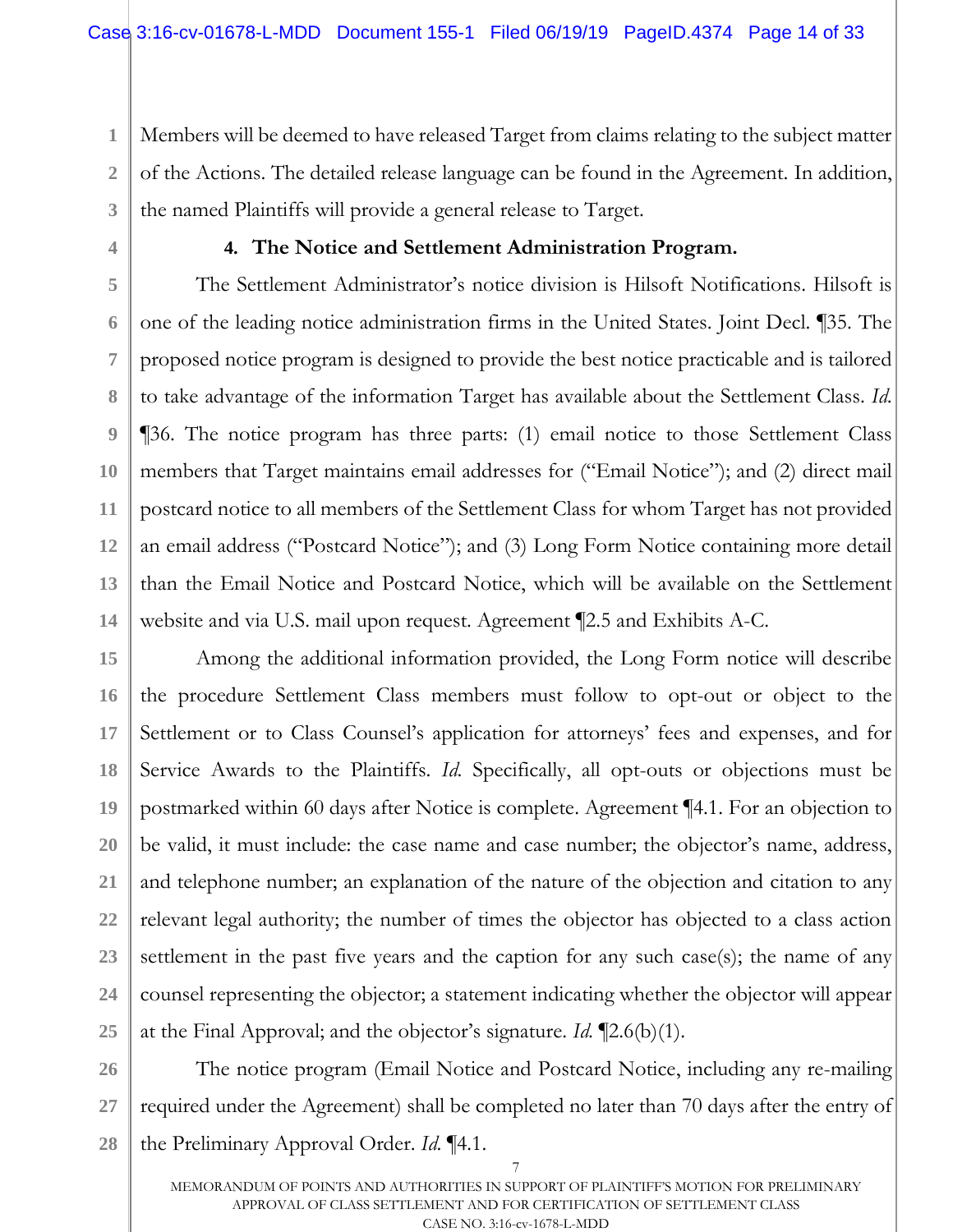**1**

**4**

**5**

**6**

# **5. Class Representative Service Awards.**

**2 3** Class Counsel will seek Class Representative Service Awards for the Plaintiffs for their participation in the Actions and their service to the Settlement Class. *Id*. ¶3.1. Based on their respective levels of participation, Plaintiff Walters shall be entitled to apply for an award in an amount not to exceed \$10,000, and Plaintiffs Dixon, Powell, and Polcare shall be entitled to apply for an amount not to exceed \$3,000 each. *Id*.

**7 8 9 10 11 12 13 14 15 16** If approved, the awards will be paid from the Settlement Fund in addition to the other benefits the Plaintiffs will be entitled to under the Settlement. *Id*. These awards will compensate the Class Representatives for their time and effort in the Actions and for the risks they assumed. Joint Decl. ¶21. Specifically, they provided assistance enabling Class Counsel to successfully prosecute the Actions and reach the Settlement, including: (1) submitting to interviews with Class Counsel; (2) locating and forwarding responsive documents and information; (3) providing discovery documents [Plaintiff Walters]; (4) sitting for deposition [Plaintiff Walters]; and (5) participating in conferences with Class Counsel. *Id*. In so doing, the Plaintiffs were integral to the case. *Id.* Target shall not oppose or appeal awards that do not exceed these amounts. Agreement ¶3.1.

**17**

# **6. Attorneys' Fees and Costs.**

**18 19 20 21** Class Counsel may request attorneys' fees of up to 30% of the Settlement Value, and reimbursement of litigation expenses incurred in the Actions. *Id*. ¶3.2. The Parties negotiated and agreed as to attorneys' fees and expenses only after agreeing on all material terms of the Settlement. Joint Decl. ¶20.

# **III. ARGUMENT**

**23**

**22**

# **A. The Legal Standard for Preliminary Approval.**

8 MEMORANDUM OF POINTS AND AUTHORITIES IN SUPPORT OF PLAINTIFF'S MOTION FOR PRELIMINARY APPROVAL OF CLASS SETTLEMENT AND FOR CERTIFICATION OF SETTLEMENT CLASS **24 25 26 27 28** The Ninth Circuit maintains a strong judicial policy that favors the settlement of class actions. *Cohorst v. BRE Props.*, No. 3:10-CV-2666-JM-BGS, 2011 U.S. Dist. LEXIS 151719, at \*33 (S.D. Cal. Nov. 9, 2011) (citing *In re Pacific Enters. Sec. Litig.*, 47 F.3d. 373, 378 (9th Cir. 1995); *Dyer v. Wells Fargo Bank, N.A.*, No. 13-cv-02859-JST, 2014 WL 1900682, at \*5 (N.D. Cal. May 12, 2014) (quoting *Class Plaintiffs v. Seattle*, 955 F.2d 1268,

CASE NO. 3:16-cv-1678-L-MDD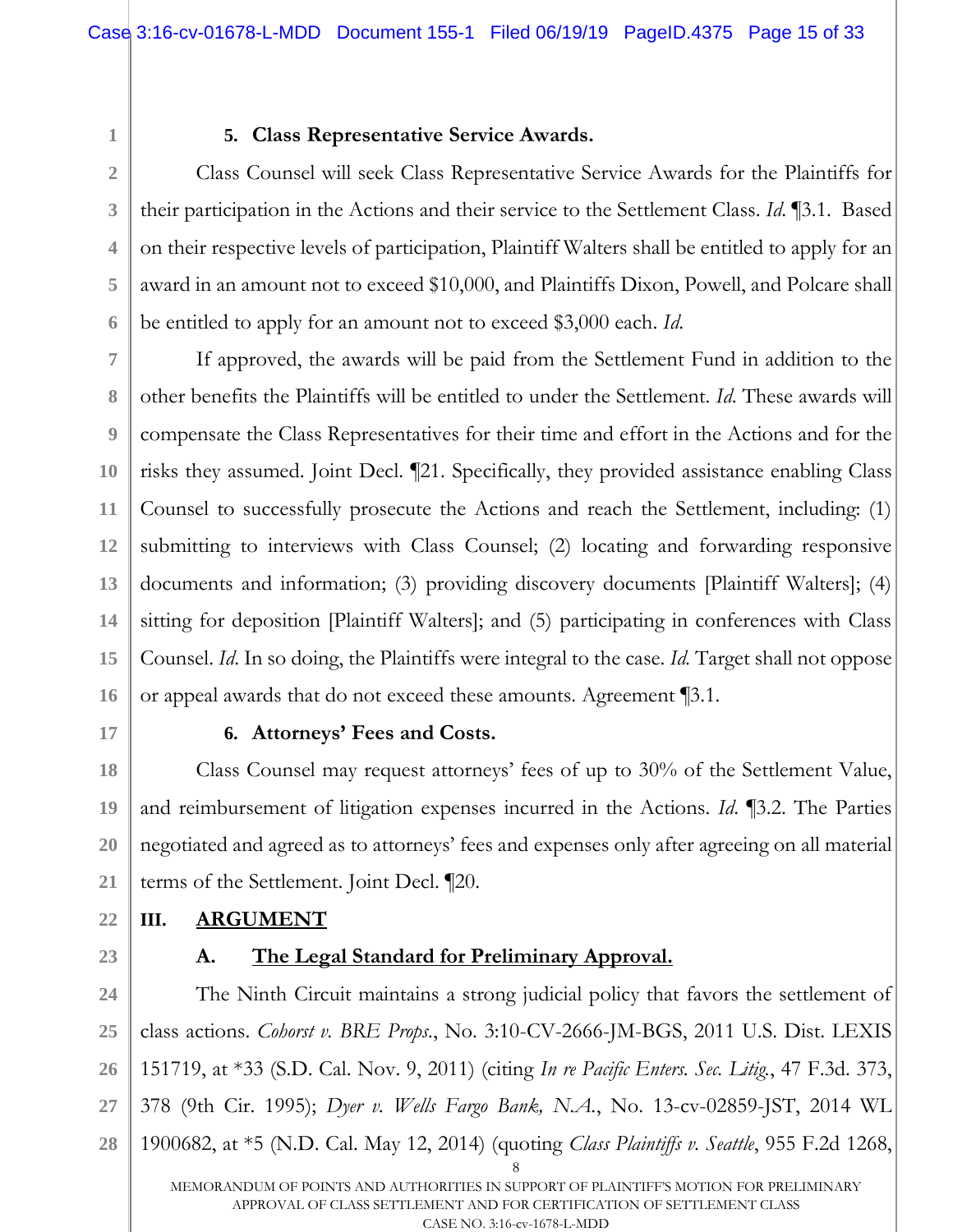**1 2 3 4** 1276 (9th Cir.1992)). "'Voluntary conciliation and settlement are the preferred means of dispute resolution in complex class action litigation.'" *Dennis v. Kellogg Co.*, 09-CV-1786-L (WMc), 2013 U.S. Dist. LEXIS 64577, at \*4 (S.D. Cal. May 3, 2013) (Lorenz, J.) (citations omitted) (preliminary approval order).

**5 6 7 8 9 10 11 12 13 14 15 16 17 18** "Courts generally employ a two-step process in evaluating a class action settlement. First, courts make a 'preliminary determination' concerning the merits of the settlement and, if the class action has settled prior to class certification, the propriety of certifying the class." *Dyer*, 2014 WL 1900682 at \*5 (citing Manual for Complex Litigation, Fourth ("MCL, 4th") § 21.632 (FJC 2004)). "The initial decision to approve or reject a settlement proposal is committed to the sound discretion of the trial judge." *Dyer*, 2014 WL 1900682 at \*5 (quoting *Class Plaintiffs*, 955 F.2d at 1276). "Where the parties reach a class action settlement prior to class certification, courts apply 'a higher standard of fairness and a more probing inquiry than may normally be required under Rule 23(e).'" *Dyer*, 2014 WL 1900682 at \*5 (quoting *Dennis v. Kellogg Co.*, 697 F.3d 858, 864 (9th Cir. 2012)). "Courts 'must be particularly vigilant not only for explicit collusion, but also for more subtle signs that class counsel have allowed pursuit of their own self-interests and that of certain class members to infect the negotiations.'" *Dyer*, 2014 WL 1900682 at \*5 (quoting *In re Bluetooth Headset Prods. Liab. Litig.,* 654 F.3d 935, 947 (9th Cir. 2011)).

9 **19 20 21 22 23 24 25 26 27 28** "The Court's task at the preliminary approval stage is to determine whether the settlement falls 'within the range of possible approval.'" *Dyer*, 2014 WL 1900682 at \*5 (quoting *In re Tableware Antitrust Litig.*, 484 F. Supp. 2d 1078, 1080 (N.D. Cal. 2007) (internal citation omitted)). *See also* MCL, 4th § 21.632 (courts "must make a preliminary determination on the fairness, reasonableness, and adequacy of the settlement terms and must direct the preparation of notice of the certification, proposed settlement, and date of the final fairness hearing."). "Second, courts must hold a hearing pursuant to Federal Rule of Civil Procedure 23(e)(2) to make a final determination of whether the settlement is 'fair, reasonable, and adequate.'" *Dyer*, 2014 WL 1900682 at \*5. *See also Hanlon v. Chrysler Corp.*, 150 F.3d 1011, 1026 (9th Cir. 1998); *Cohorst*, 2011 U.S. Dist. LEXIS 151719, at \*33-34.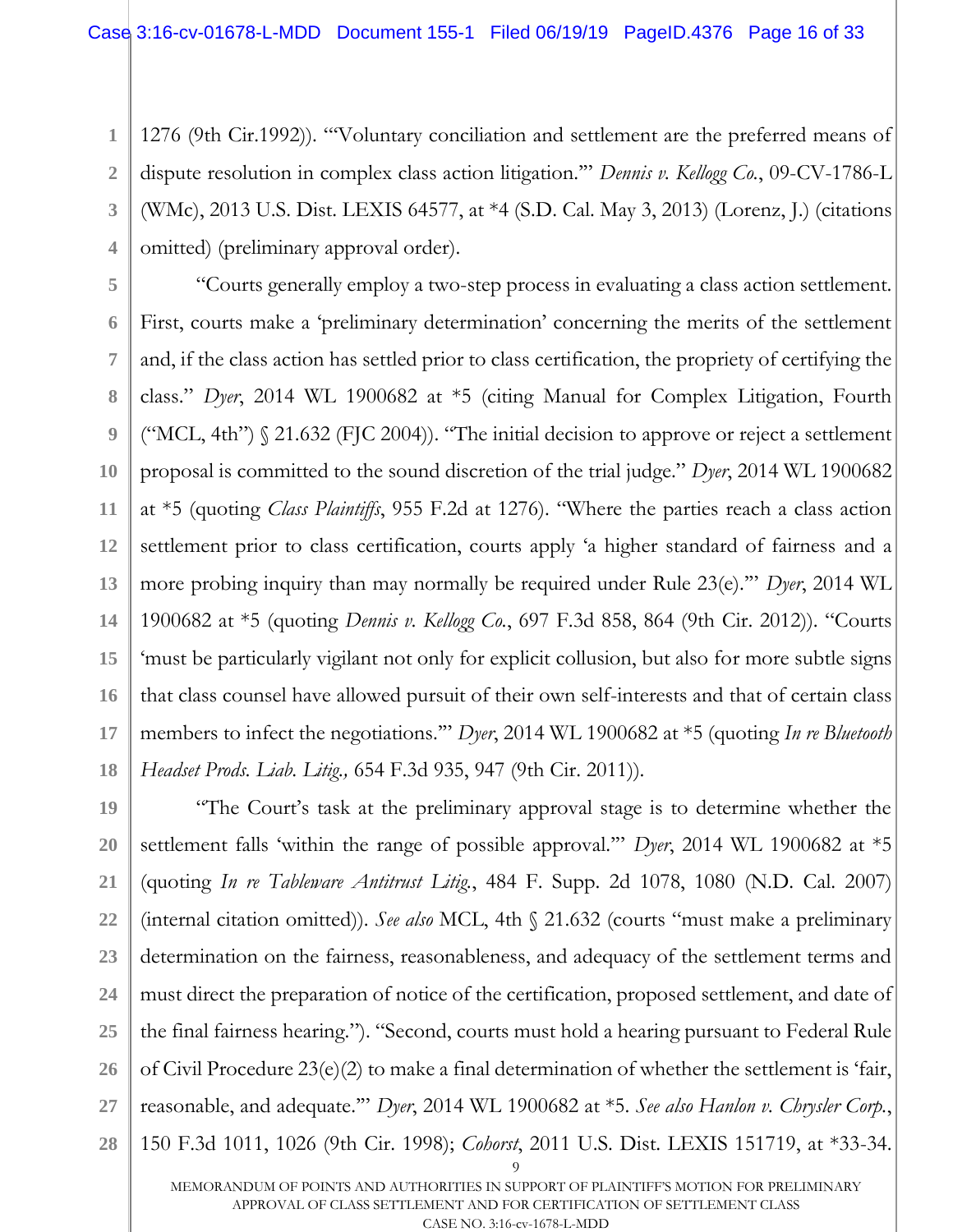- **1 2** This Motion concerns the first step, and the Court need not review the settlement in detail at this juncture. *Dennis*, 2013 U.S. Dist. LEXIS 64577, at \*5-6.
- **3**

**16**

**17**

**18**

**28**

**4 5 6 7 8 9 10 11 12 13** "Preliminary approval of a settlement is appropriate if 'the proposed settlement appears to be the product of serious, informed, non-collusive negotiations, has no obvious deficiencies, does not improperly grant preferential treatment to class representatives or segments of the class, and falls within the range of possible approval.'" *Dyer*, 2014 WL 1900682 at \*6 (quoting *In re Tableware,* 484 F. Supp. 2d at 1079) (internal citation omitted)). *See also Manual for Complex Litigation*, *Second* § 30.44 (FJC 1985). "The proposed settlement need not be ideal, but it must be fair and free of collusion, consistent with a plaintiff's fiduciary obligations to the class." *Dyer*, 2014 WL 1900682 at \*6 (citing *Hanlon*, 150 F.3d at 1027 ("Settlement is the offspring of compromise; the question we address is not whether the final product could be prettier, smarter or snazzier, but whether it is fair, adequate and free from collusion.")).

- **14 15** The Ninth Circuit has adopted the following eight-factor test for determining whether a settlement is fair, reasonable, and adequate:
	- (1) the strength of plaintiffs' case; (2) the risk, expense, complexity, and likely duration of further litigation; (3) the risk of maintaining class action status throughout the trial;  $(4)$  the amount offered in settlement;  $(5)$  the extent of discovery completed; (6) the experience and views of counsel; (7) the presence of a governmental participant; and (8) the reaction of the class members to the proposed settlement.
- **19 20 21 22 23 24 25 26 27** *Gutierrez-Rodriguez v. R.M. Galicia, Inc.*, No. 16-CV-0182 H BLM, 2017 U.S. Dist. LEXIS 170982, at \*15 (S.D. Cal. Oct. 16, 2017). *See also Officers for Justice v. Civil Service Com.*, 688 F.2d 615, 625 (9th Cir. 1982); *Dennis*, 2013 U.S. Dist. LEXIS 64577 at \*12. "The proposed settlement must be 'taken as a whole, rather than the individual component parts' in the examination for overall fairness." *Dyer*, 2014 WL 1900682 at \*6 (quoting *Hanlon*, 150 F.3d at 1026). "Courts do not have the ability to 'delete, modify, or substitute certain provisions' because the settlement 'must stand or fall in its entirety.'" *Dyer*, 2014 WL 1900682 at \*6 (quoting *Hanlon*, 150 F.3d at 1026).
	- But because the Court cannot fully assess many of these factors prior to notice and an opportunity for objection, the Court need not conduct a full
		- 10

MEMORANDUM OF POINTS AND AUTHORITIES IN SUPPORT OF PLAINTIFF'S MOTION FOR PRELIMINARY APPROVAL OF CLASS SETTLEMENT AND FOR CERTIFICATION OF SETTLEMENT CLASS CASE NO. 3:16-cv-1678-L-MDD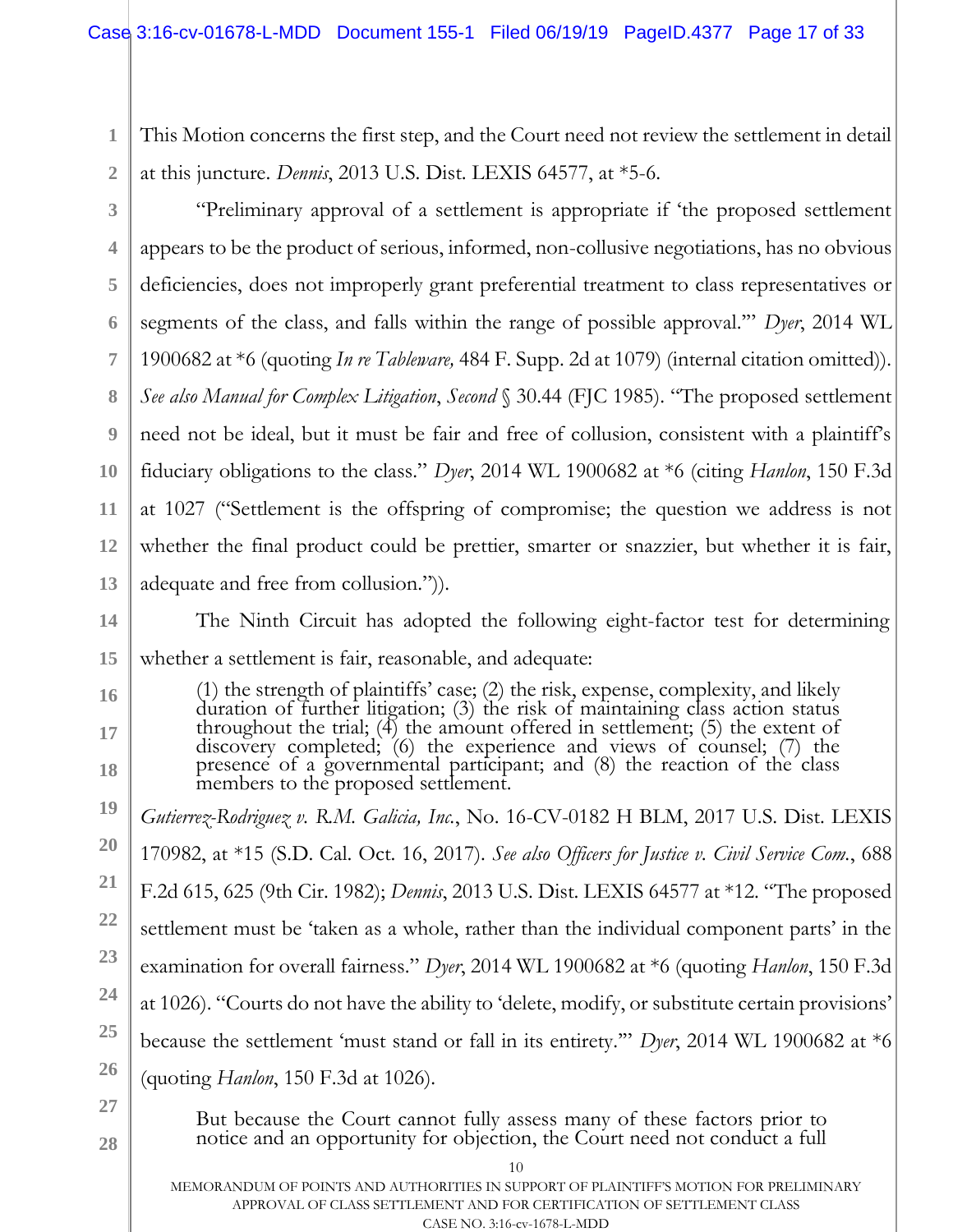### Case 3:16-cv-01678-L-MDD Document 155-1 Filed 06/19/19 PageID.4378 Page 18 of 33

settlement fairness appraisal before granting preliminary approval; rather, the proposed settlement need only fall within "the range of possible approval." *Alberto v. GMRI, Inc.*, 252 F.R.D. 652, 666 (E.D. Cal. 2008). "Essentially, the court is only concerned with whether the proposed settlement discloses grounds to doubt its fairness or other obvious deficiencies such as unduly preferential treatment of class representatives or segments of the class, or excessive compensation of attorneys." *Id.*

#### *Dennis*, 2013 U.S. Dist. LEXIS 64577 at \*13.

**1**

**2**

**3**

**4**

**5**

**6**

**7**

**8**

**9**

### **B. This Settlement Satisfies the Criteria for Preliminary Approval.**

Each of the relevant factors weighs in favor of Preliminary Approval of this Settlement. First, the Settlement was reached in the absence of collusion, and is the product of good-faith, informed and arm's length negotiations by competent counsel, in conjunction with an experienced mediator, Robert J. Meyer, Esq. Furthermore, a preliminary review of the factors related to the fairness, adequacy and reasonableness of the Settlement demonstrates that the Settlement warrants Preliminary Approval.

Any settlement requires the parties to balance the merits of the claims and defenses asserted against the attendant risks of continued litigation and delay. Plaintiffs believe their claims are meritorious and that they would prevail if this matter proceeded to trial. Target argues that Plaintiffs' claims are unfounded, denies any potential liability, and up to the point of settlement has indicated a willingness to litigate those claims vigorously. Plaintiff Walters faces the challenge of the Motion for Summary Judgment as well as Target's opposition to class certification in the California Action. The Minnesota Plaintiffs would likely face the same challenges in the Minnesota Action were it to continue in litigation.

Plaintiffs concluded that the benefits of settling outweigh the risks and uncertainties of continued litigation, as well as the attendant time and expenses associated with contested class certification proceedings and possible interlocutory appellate review, the risk that this Court granted summary judgment for Target, completing expert discovery, pretrial motion practice, trial, final appellate review. Joint Decl. ¶ 22-25.

### **1. This Settlement Is the Product of Good Faith, Informed and Arm's-Length Negotiations.**

The Settlement is the result of intensive, arm's-length negotiations between experienced attorneys who are familiar with class action litigation and with the legal and

11

MEMORANDUM OF POINTS AND AUTHORITIES IN SUPPORT OF PLAINTIFF'S MOTION FOR PRELIMINARY APPROVAL OF CLASS SETTLEMENT AND FOR CERTIFICATION OF SETTLEMENT CLASS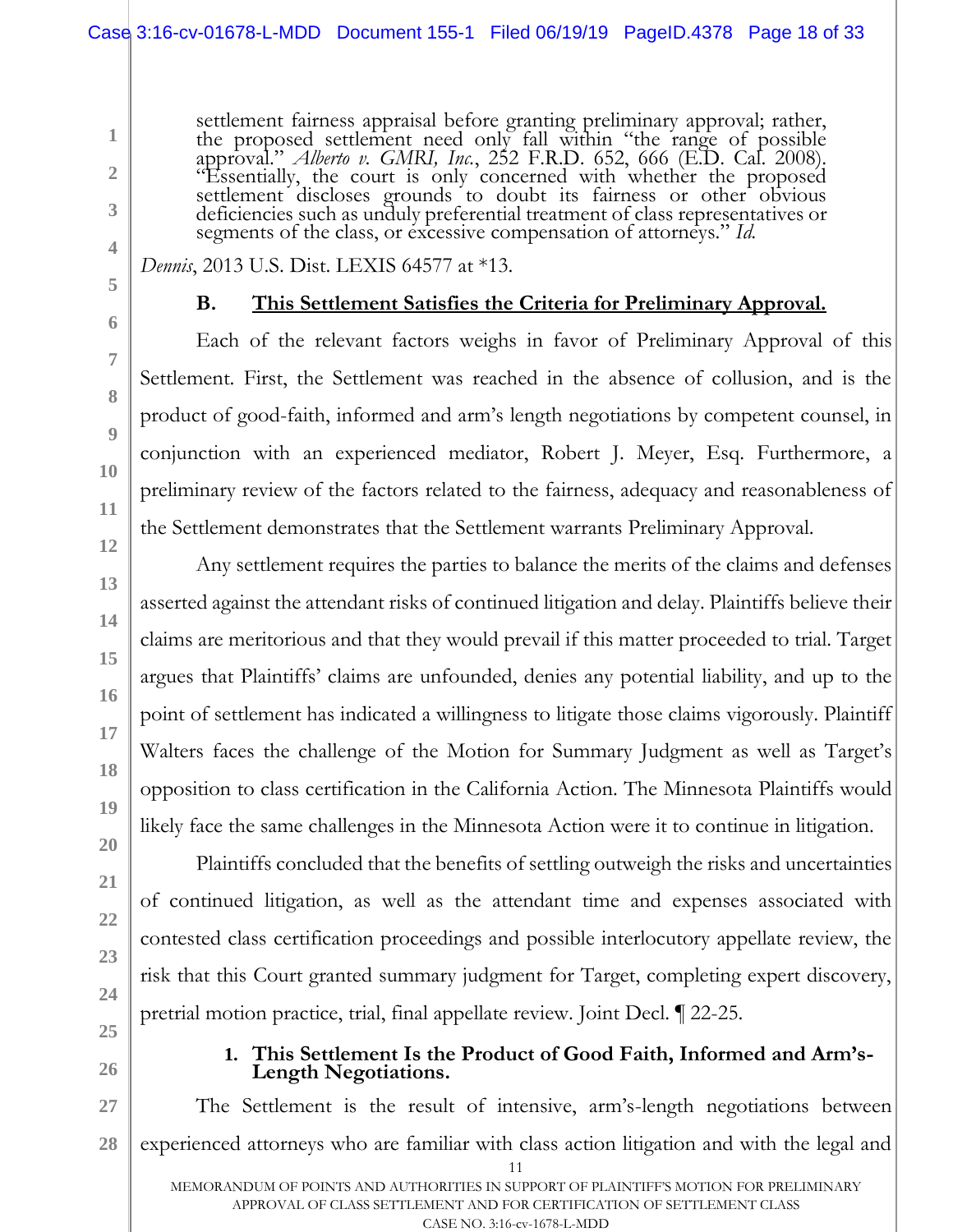**1 2 3 4 5 6** factual issues of the Actions. *Id*. ¶4. The Parties engaged in a full day formal mediation before an experienced and respected mediator, Robert J. Meyer, Esq. of JAMS, only after completing fact discovery and receiving data from Target to adequately estimate potential damages. *Id*. ¶11. Although the Parties did not settle that day, much progress was made laying the foundation to the eventual resolution of these Actions. *Id*. ¶13. The Parties continued their settlement discussion for many weeks with Mr. Meyer's assistance. *Id*. ¶15.

**7 8 9 10 11 12 13 14 15** "The assistance of an experienced mediator in the settlement process confirms that the settlement is non-collusive." *Adams v. Inter-Con Sec. Sys. Inc.*, No. C-06-5428 MHP, 2007 WL 3225466, at \*3 (N.D. Cal. Oct. 30, 2007). *See also Cohorst*, 2011 U.S. Dist. LEXIS 151719, at \*35 ("[V]oluntary mediation before a retired judge in which the parties 'reached an agreement-in-principle to settle the claims in the litigation' are 'highly indicative of fairness' . . . . 'We put a good deal of stock in the product of an arms-length, non-collusive, negotiated resolution.'"). Moreover, "[t]here is a presumption of fairness when a proposed class settlement, which was negotiated at arm's-length by counsel for the class, is presented for Court approval." *Newberg on Class Actions*, § 11.41 (4th Ed. 2007).

**16 17 18 19 20 21 22 23 24** Furthermore, Class Counsel is particularly experienced in the litigation, certification, trial, and settlement of nationwide class action cases. Joint Decl. ¶4. In negotiating this Settlement, Class Counsel had the benefit of years of experience and a familiarity with the facts of this case as well as with cases involving bank and credit union overdraft and NSF fees, which are very similar to the TDC fees at issue. *Id*. This understanding of the intricacies of consumer banking practices and related laws provided Class Counsel with the needed tools and perspective to achieve the legal victories they did in the California Action—and prepared them to fight the Actions to their conclusion in this Court, the District of Minnesota, the Eighth and Ninth Circuits, and Supreme Court if necessary. *Id.*

**25 26 27 28** Before filing the initial Complaint, Class Counsel spent many hours investigating the claims of several potential plaintiffs against Target. *Id*. ¶5. Class Counsel interviewed a number of customers and potential plaintiffs to gather information about Target's conduct and its impact upon consumers. *Id.* This information was essential to Class Counsel's

<sup>12</sup>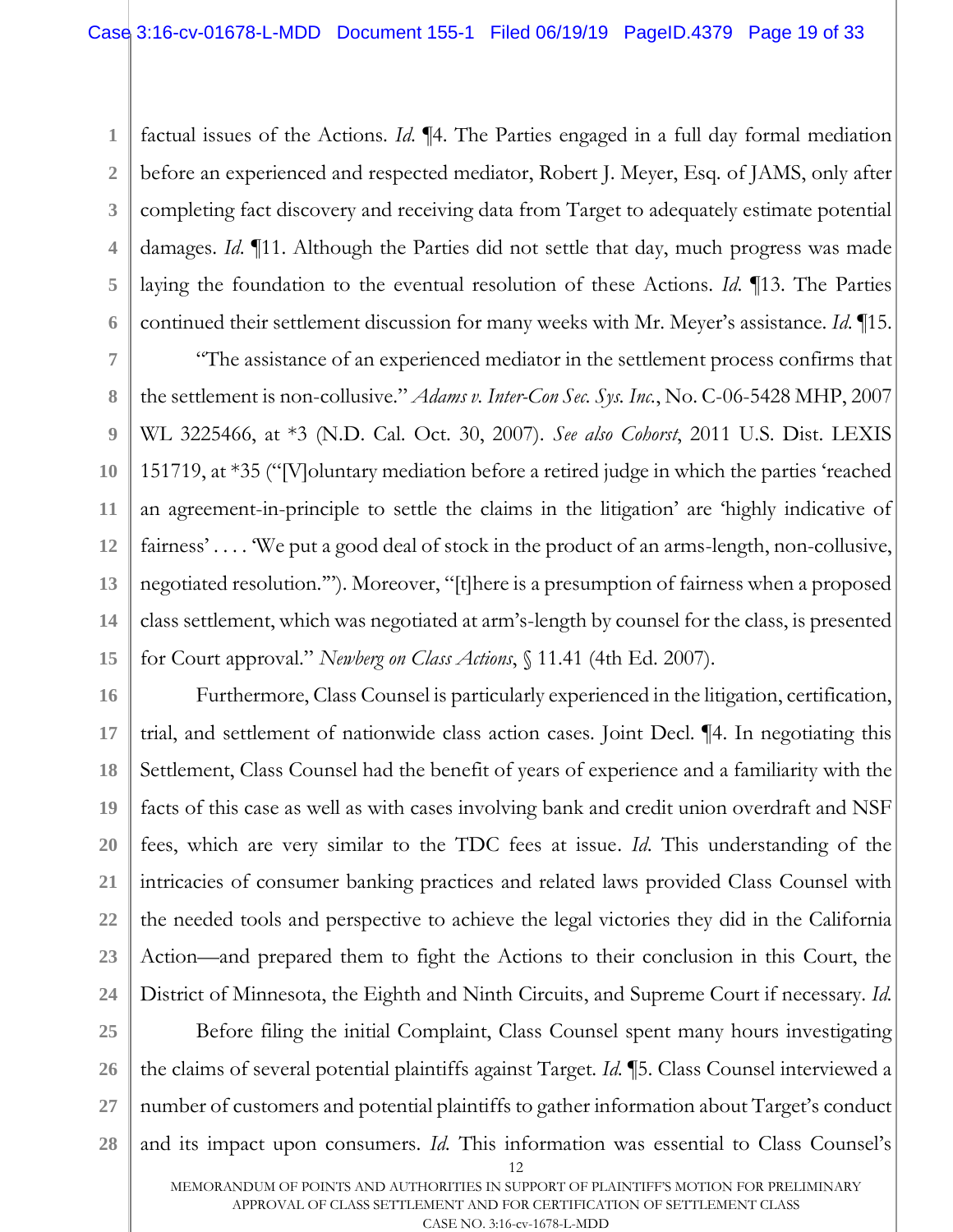**1 2 3 4** ability to understand Target's conduct, the language of the TDC Agreement, and potential remedies. *Id.* In addition, Class Counsel also expended significant resources researching and developing the legal claims at issue and then actually litigating them in the California Action. *Id*. ¶6.

**5 6** As detailed herein, Class Counsel thoroughly investigated and analyzed Plaintiffs' claims and engaged in extensive briefing on Target's Motion to Dismiss followed by the Motion for Reconsideration. *Id*. ¶7. Class Counsel took extensive fact discovery, including reviewing thousands of pages of documents produced by Target and taking and defending multiple depositions. *Id*. ¶8. Class Counsel engaged a data expert to conduct an analysis of Target's sample data to determine whether a class could be ascertained and support the Motion for Class Certification. *Id*. ¶9. Class Counsel expended significant resources researching and briefing the Motion for Class Certification and opposing Target's Motion for Summary Judgment. *Id*. ¶10. Class Counsel was also well-positioned to evaluate the strengths and weaknesses of Plaintiffs' claims, and the appropriate basis upon which to settle them, as a result of their litigating similar claims in courts across the country. *Id*.

# **2. The Facts Support a Preliminary Determination That the Settlement Is Fair, Adequate and Reasonable.**

A preliminary review of the below factors support that the Settlement falls within the "range of reason," such that notice to the Settlement Class and a Final Approval Hearing as to the fairness, adequacy, and reasonableness of the Settlement are warranted*.*

# **a. The Strength of Plaintiffs' Case.**

Confident in the strength of their case, Plaintiffs and Class Counsel are pragmatic regarding Target's various class certification and merits defenses and recognize the risks inherent to litigation of this magnitude. *Id*. ¶23. Plaintiff Walters faced the risk on Target's Motion for Summary Judgment, his Motion for Class Certification, at trial, or on a subsequent appeal based on Target's various theories and defenses advanced. *Id*. The same risks would be present in the Minnesota Action were it to proceed. *Id*.

Each risk, by itself, could have impeded Plaintiffs' and the Settlement Class'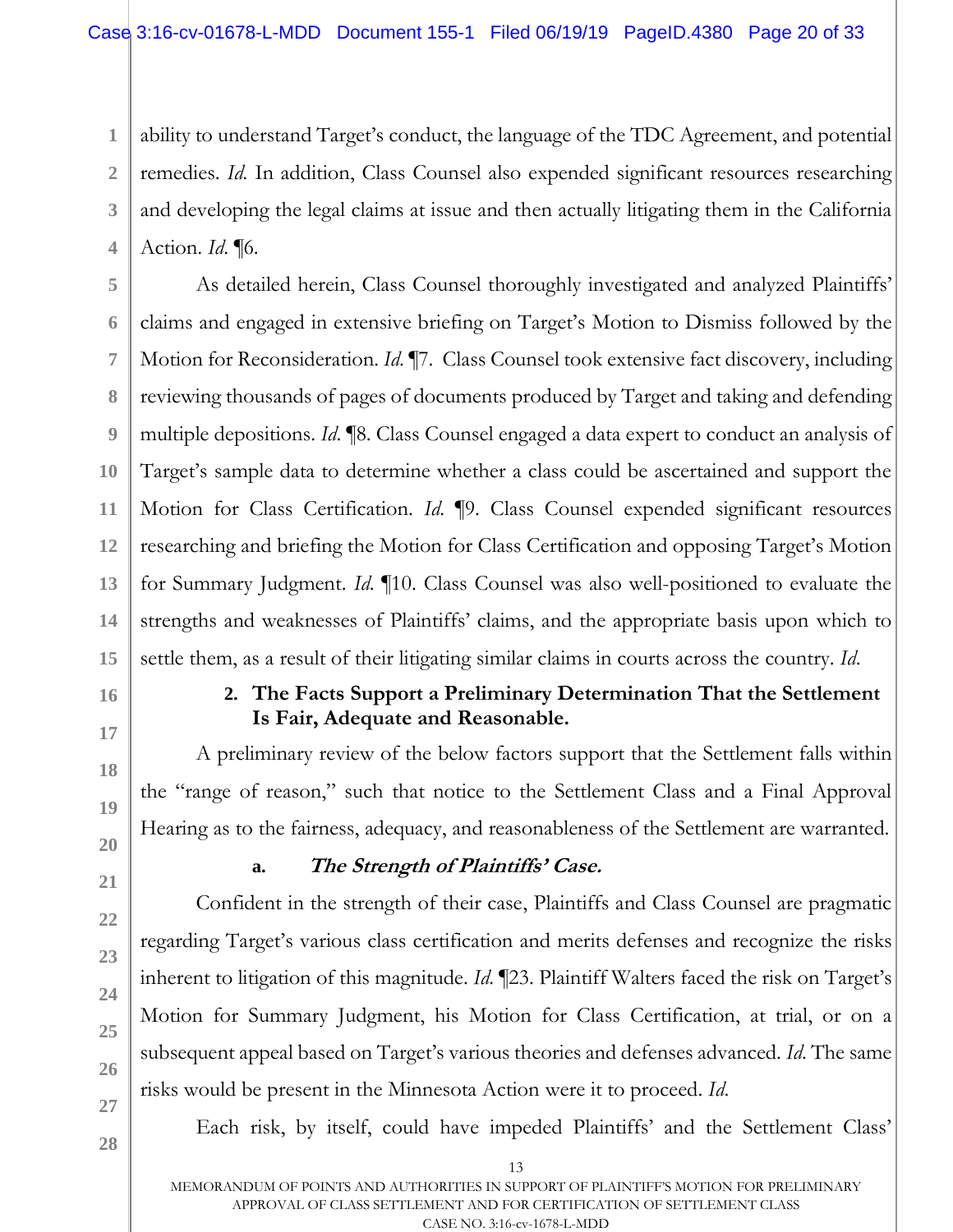**1 2 3 4 5** successful prosecution of these claims at trial and in an eventual appeal—resulting in zero benefit to the Settlement Class. *Dennis v. Kellogg Co.*, 09-CV-1786-L (WMc), 2013 U.S. Dist. LEXIS 163118, at \*9 (S.D. Cal. Nov. 14, 2013) (Lorenz, J.) ("[T]he settlement avoids the risks of extreme results on either end, i.e., complete or no recovery. Thus, it is plainly reasonable for the parties at this stage to agree that the actual recovery realized and risks avoided here outweigh the opportunity to pursue potentially more favorable results through full adjudication"). Under the circumstances, Plaintiffs and Class Counsel appropriately determined that the Settlement outweighs the gamble of continued litigation. *Id*. [22; 24; 27. Moreover, even if Plaintiffs prevailed at trial, any recovery could be delayed for years by an appeal. *McPhail v. First Command Fin. Plan., Inc.*, No. 05cv179-IEG-JMA, 2009 U.S. Dist. LEXIS 26544, at \*13 (S.D. Cal. Mar. 30, 2009) (likelihood that appellate proceedings could delay class recovery favors settlement approval). This Settlement provides substantial relief without further delay. *Id*. ¶24.

# **b. The Risk, Expense, Complexity, and Likely Duration of Further Litigation.**

The traditional means for handling claims like those at issue here would tax the court system, require a massive expenditure of public and private resources, and—given the relatively small value of the claims of the individual members of the Settlement Class could be impracticable. *Id*. ¶25. No doubt continued litigation here would be difficult, expensive, and time consuming. *Id.* Recovery by any means other than settlement would likely require additional years of litigation in this Court, the District of Minnesota, and the Circuit Courts of Appeals for the Eighth and Ninth Circuits. *Id.*; *See McPhail*, 2009 U.S. Dist. LEXIS 26544, at \*12-13 (noting potential complexity and possible duration of trial weighs in favor of granting final approval, and that post-judgment appeal would require many years to resolve and delay payment to class members). The Settlement provides immediate and substantial benefits to hundreds of thousands of Target customers. Joint Decl. ¶28. The proposed Settlement is the best vehicle for the Settlement Class to receive the relief to which they are entitled in a prompt and efficient manner.

MEMORANDUM OF POINTS AND AUTHORITIES IN SUPPORT OF PLAINTIFF'S MOTION FOR PRELIMINARY APPROVAL OF CLASS SETTLEMENT AND FOR CERTIFICATION OF SETTLEMENT CLASS CASE NO. 3:16-cv-1678-L-MDD

14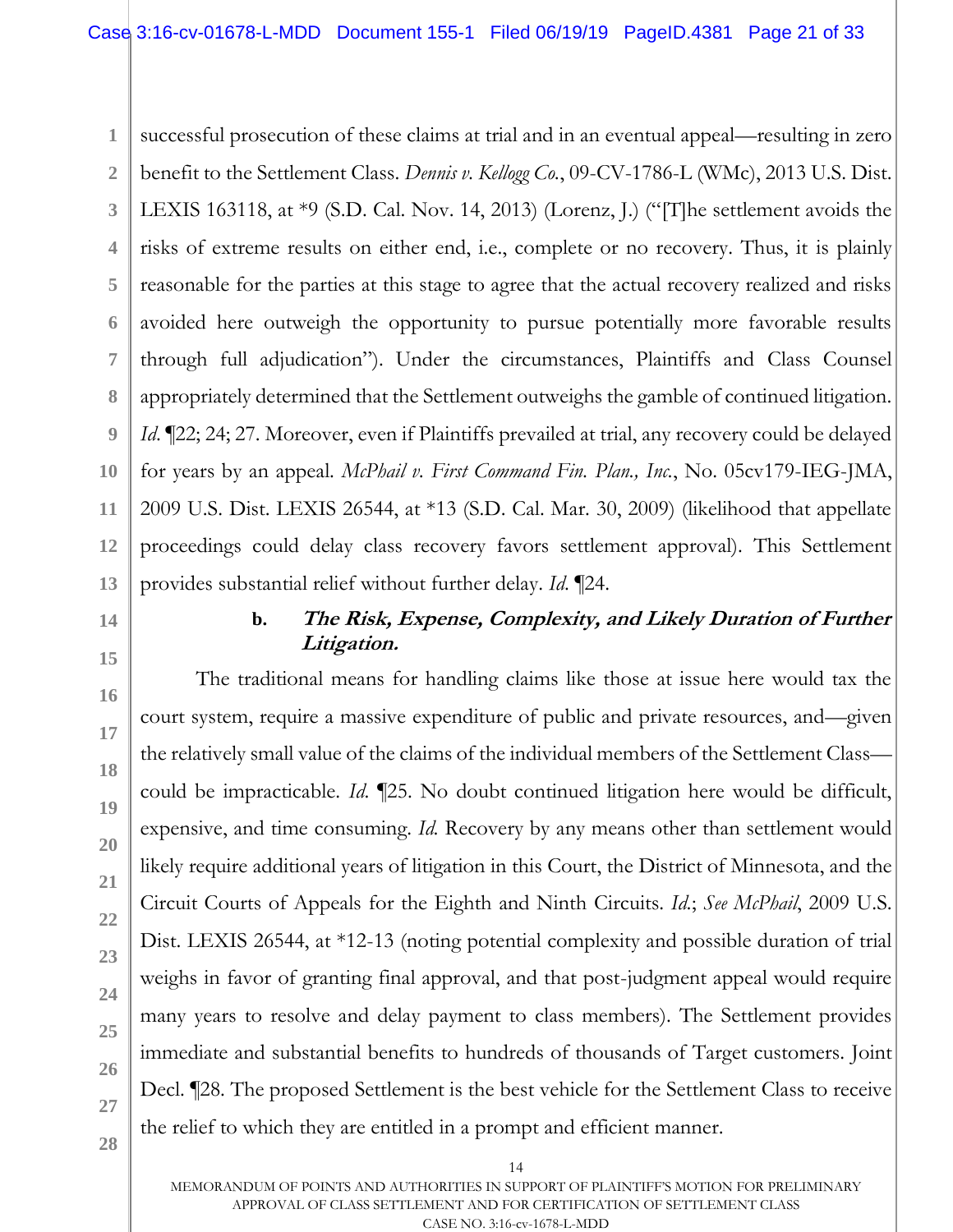**24**

**25**

**26**

**27**

**28**

**1**

### **c. The Risk of Maintaining Class Action Status Throughout Trial.**

Whether the Actions would have been tried as a class action is also relevant in assessing the Settlement's fairness. As the Court had not yet certified a class when the Agreement was executed, it is unclear whether certification would have been granted. *Id*. ¶29. Target has vigorously opposed Plaintiff Walters's Motion for Class Certification, and "would surely [have] challenge[d] class certification on appeal" in the event of an adverse judgment. *Rodriguez v. West Pub. Corp.*, No. CV05-3222, 2007 WL 2827379, at \*8 (C.D. Cal. Sept. 10, 2007) (finding the likelihood that a certification decision would be appealed meant this factor weighed in favor of approval), *rev'd on other grounds*, 563 F.3d 948 (9th Cir. 2009). The Parties would expend significant resources in further litigation. Joint Decl. ¶29. Accordingly, this factor weighs in favor of preliminary approval.

# **d. The Amount Offered in the Settlement.**

The Settlement is squarely within the range of appropriateness for approval. As discussed above, the Settlement is the product of arm's-length negotiations conducted by the Parties' experienced counsel and initially under the supervision of a reputable and skilled mediator. As a result of these negotiations, the Parties have reached a Settlement that Class Counsel believes to be fair, reasonable, and in the Settlement Class' best interest. Class Counsel's assessment in this regard is entitled to considerable deference.

In light of the risks faced here, the \$8,222,330 Settlement Value itself is a great result. When considering the practice changes and Target's commitment to modify the TDC Agreement disclosures, the result is even better. These benefits are especially valuable given the complexity of the litigation and the significant barriers that would loom in the absence of settlement, including rulings on the Motion for Summary Judgment and Motion for Class Certification, and assuming Plaintiffs could overcome these obstacles, likely trial and appeals in the event of a Plaintiffs' verdict.

Analyzing Target's classwide data, Class Counsel estimates that the best-case scenario is that damages would be approximately \$25,000,000. Target, on the other hand, would argue that damages are no more than 50% of Plaintiff's calculation. Joint Decl. ¶26.

MEMORANDUM OF POINTS AND AUTHORITIES IN SUPPORT OF PLAINTIFF'S MOTION FOR PRELIMINARY APPROVAL OF CLASS SETTLEMENT AND FOR CERTIFICATION OF SETTLEMENT CLASS CASE NO. 3:16-cv-1678-L-MDD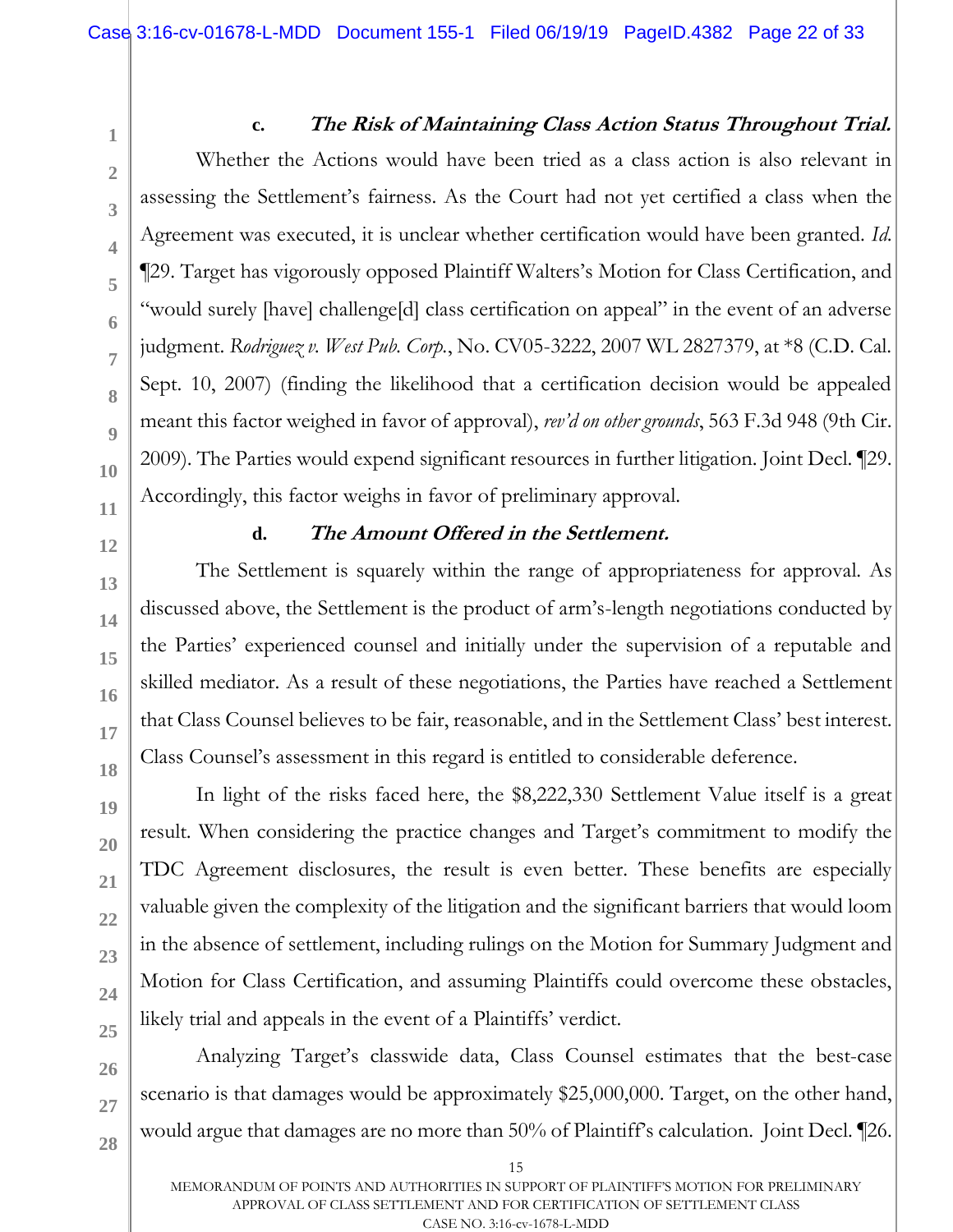**1 2 3 4 5 6 7** Taking into account only the Cash Settlement Amount of \$5,000,000, the Settlement Class is recovering approximately 20% or 40% (depending upon the opposing damage models) of their most probable damages, without further risks attendant to litigation. *Id.* The Settlement Class is also obtaining the benefit of fewer RPFs during the two-year period that Target has agreed to bind itself to the practice change. Furthermore, the potential changes to the TDC Agreement will help Settlement Class Members and other customers avoid future RPFs because they will better understand how the TDC operates. *Id*.

**8 9 10 11 12 13 14 15 16 17 18 19 20 21 22 23** Even without the prospective relief benefit in this case, courts in this Circuit routinely grant final approval to settlements providing between 5-10% of maximum potential damages. "It is well-settled law that a cash settlement amounting to only a fraction of the potential recovery does not per se render the settlement inadequate or unfair." *Officers for Justice v. Civil Serv. Comm'n*, 688 F.2d 615, 628 (9th Cir. 1982). *See also Bravo v. Gale Triangle, Inc.*, 2017 WL 708766, \*10 (C.D. Cal. Feb.16, 2017) (approving a settlement where net recovery was approximately 7.5% of the projected maximum recovery amount); *Roberti v. OSI Sys.*, No. CV-13-09174 MWF (MRW), 2015 U.S. Dist. LEXIS 164312, at \*12-13 (C.D. Cal. Dec. 8, 2015) (approving settlement of 8.8% of maximum potential recovery); *Bellinghausen v. Tractor Supply Co.*, 306 F.R.D. 245, 256 (N.D. Cal 2015) (approving settlement where gross recovery to the class was approximately 8.5% of maximum recovery amount); *Custom LED, LLC v. eBay, Inc.*, No. 12-cv-00350-JST, 2014 U.S. Dist. LEXIS 87180, at \*13-14 (N.D. Cal. June 24, 2014) (noting courts have held recovery of only 3% of maximum potential recovery is fair and reasonable in face of real possibility of recovering nothing absent settlement); *In re Omnivision Techs.*, 559 F. Supp. 2d 1036, 1042 (N.D. Cal. 2007) (approving settlement of 9% of maximum potential recovery).

16 **24 25 26 27 28** These are all significant achievements considering the obstacles that Plaintiffs faced in the litigation. *See Jaffe v. Morgan Stanley & Co.*, No. C 06-3903 THE, 2008 WL 346417, at \*9 (N.D. Cal. Feb. 7, 2008) ("a sizeable discount is to be expected in exchange for avoiding uncertainties, risks, and costs that come with litigation a case to trial. Again, the issue is not whether the settlement "could be better," but whether it falls within the range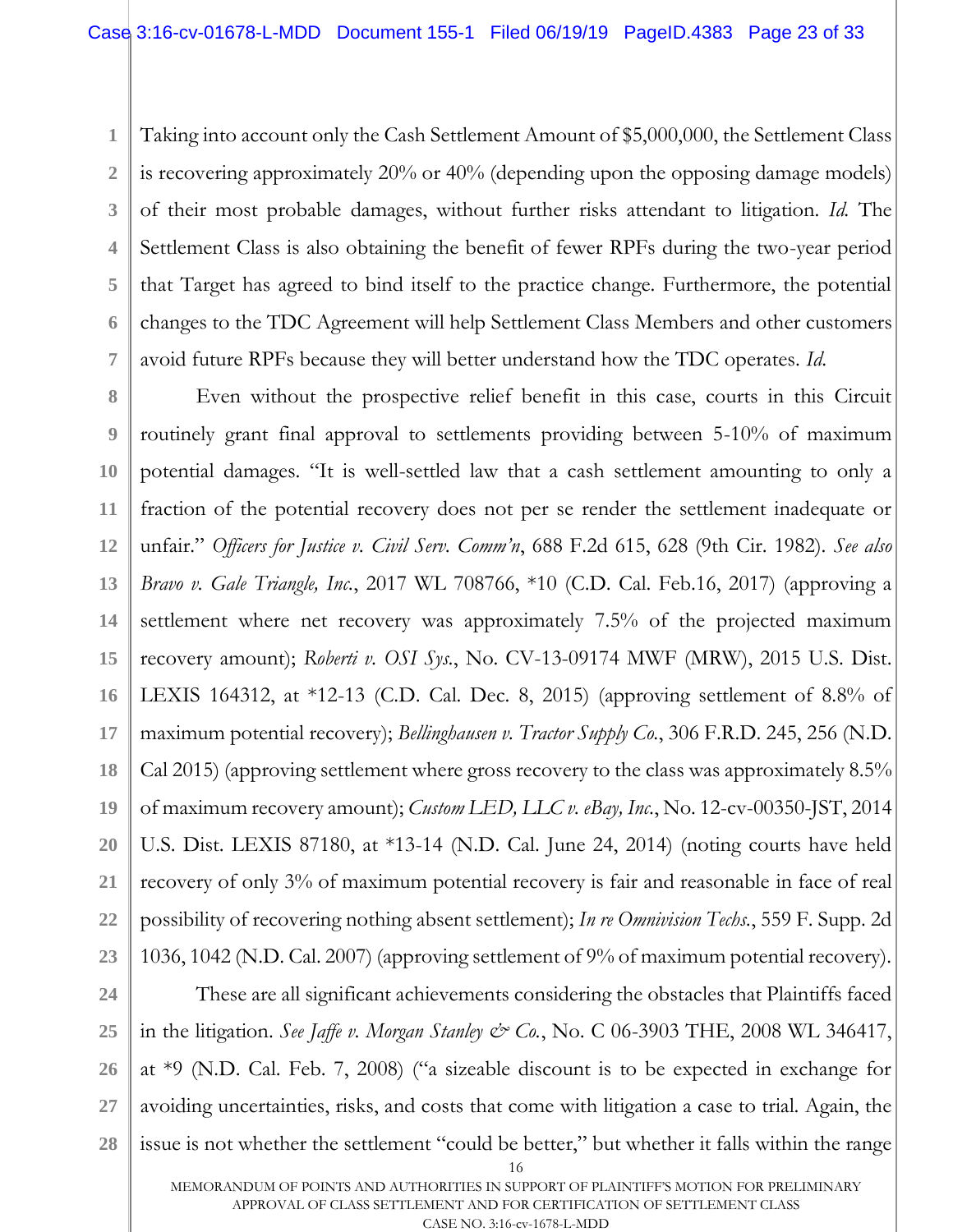of appropriate settlements. *Hanlon*, 150 F.3d at 1027.").

The \$8,222,330 Settlement Value and significant savings from the practice changes are fair and reasonable in light of Target's defenses, and the challenging and unpredictable litigation path Plaintiffs would have faced absent settlement.

**5**

**1**

**2**

**3**

**4**

### **e. The Extent of Discovery Completed and Stage of the Proceedings.**

**6 7 8 9 10 11 12 13 14 15 16 17** "In regards to class action settlements, 'formal discovery is not a necessary ticket to the bargaining table where the parties have sufficient information to make an informed decision about settlement.' *Linney v. Cellular Alaska P*'*ship*, 151 F.3d 1234, 1239 (9th Cir. 1998) (internal quotation marks omitted)." *Malta v. Fed. Home Loan Mortg. Corp.*, No. 10- CV-1290 BEN (NLS), 2013 U.S. Dist. LEXIS 15731, at \*14-15 (S.D. Cal. Feb. 4, 2013) (noting parties engaged in exchange of informal discovery between class counsels' consultants and Wells Fargo's IT professionals in addition to formal written discovery). Here, the Parties completed fact discovery in the California Action and were in the expert discovery phase when settlement was reached. Joint Decl. ¶11. As noted above, the review and analysis of the information provided during the extensive discovery phase positioned Class Counsel to confidently evaluate the strengths and weaknesses of Plaintiffs' claims and prospects for success at class certification, summary judgment, and trial*. Id*. ¶12.

**18 19 20 21 22 23** In addition, the Parties briefed motions to dismiss, for reconsideration, class certification, and summary judgment. Thus, the Settlement was reached after considerable investigation and careful consideration and discussions. The Parties were fully aware of the issues and risks associated with the respective claims and defenses. The record provides sufficient information to determine that the Settlement is fair and appropriate at this stage of the litigation; consequently, this factor also weighs in favor of Preliminary Approval.

**24**

#### **f. The Experience and Views of Counsel.**

**25 26 27 28** Class Counsel possesses extensive knowledge of and experience in prosecuting class actions in courts throughout the United States including this one. *Id.* ¶31-32. Class Counsel has successfully litigated and resolved many other consumer class actions against major corporations, including those against over 50 financial institutions related to improper fee

17

MEMORANDUM OF POINTS AND AUTHORITIES IN SUPPORT OF PLAINTIFF'S MOTION FOR PRELIMINARY APPROVAL OF CLASS SETTLEMENT AND FOR CERTIFICATION OF SETTLEMENT CLASS CASE NO. 3:16-cv-1678-L-MDD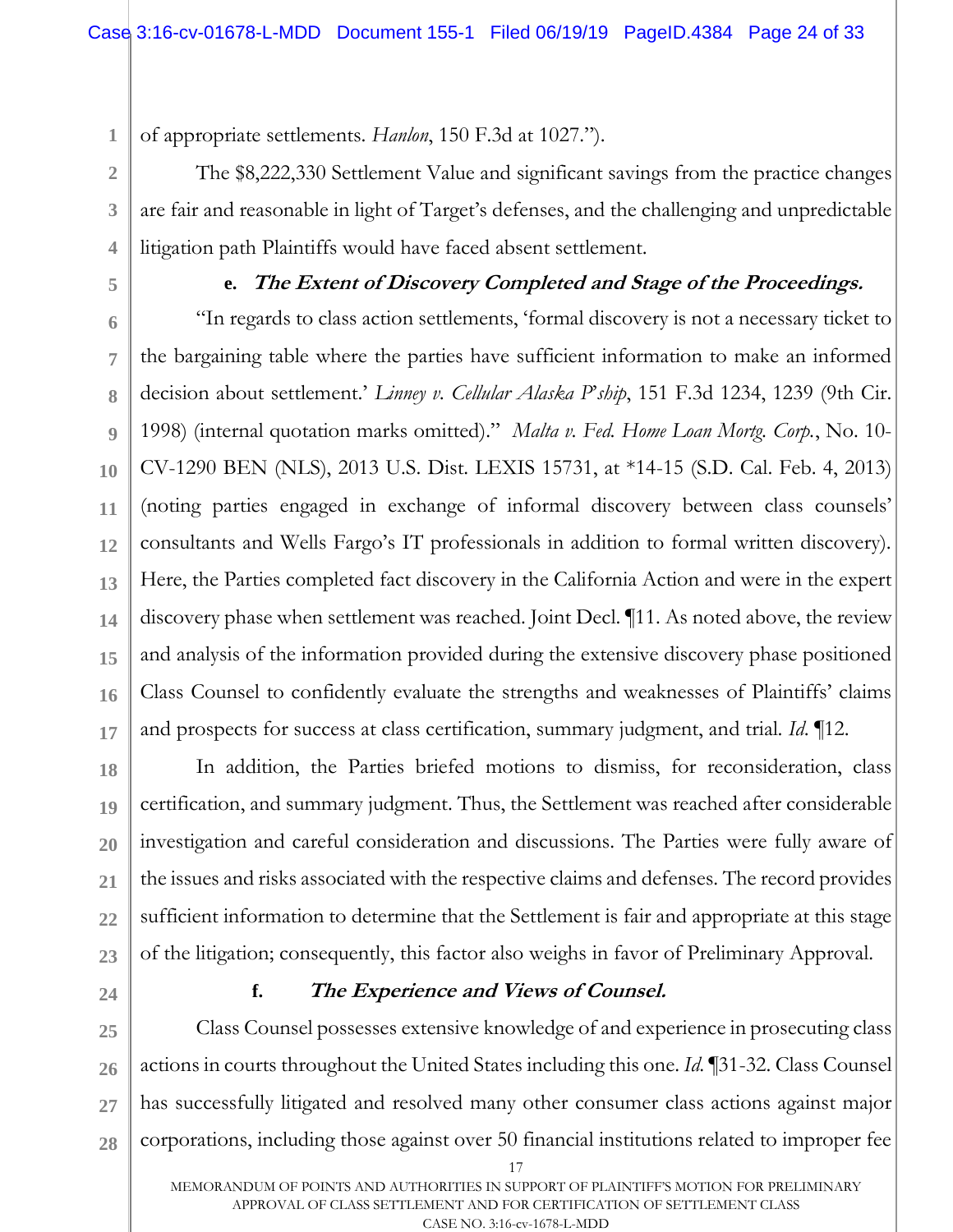assessments, recovering hundreds of millions of dollars for those classes. *Id*. Class Counsels' experience, resources and knowledge is extensive and formidable. *Id*.

**3**

**4**

**5**

**6**

**7**

**8**

**9**

**10**

**2**

**1**

Here, Class Counsel's expertise allowed it to build a novel case that has not been attempted before. *Id*. ¶33. Because Class Counsel has litigated many complex consumer cases involving financial services, credit cards, debit cards, including working extensively with experts to uncover the methodologies behind the assessment of fees, they were able to successfully litigate and settle this matter. *Id*. Employing this experience and skill, Class Counsel aggressively and swiftly worked to litigate, then resolve, this case in an efficient manner. Class Counsel is qualified to represent the Settlement Class and will, along with the Class Representatives, vigorously protect the interests of the Settlement Class. *Id*.

**11 12 13 14 15 16** A great deal of weight is accorded to the recommendation of counsel, who are the most closely acquainted with the facts of the underlying litigation. *In re Immune Response Sec. Litig.*, 497 F. Supp. 2d 1166, 1174 (S.D. Cal. 2007); *Nat'l Rural Telecomm. Coop. v. DirectTV,*  Inc., 221 F.R.D. at 528 (C.D. Cal. Jan. 5, 2004). Through the lens of its significant experience litigating class claims and familiarity with this case, Class Counsel is of the opinion that the Settlement in this case is fair and reasonable. Joint Decl. ¶30.

**17**

**18**

**19**

**21**

**22**

**24**

**25**

**26**

**27**

# **g. The Presence of a Governmental Participant.**

No governmental actor is relevant to this Action, rendering this factor immaterial to the settlement approval process.

**20**

# **h. The Reaction of the Class Members to the Proposed Settlement.**

The Court must wait until the Final Approval Hearing and the expiration of the Opt-Out Period to determine the reaction of the Settlement Class.

**23**

# **C. The Court Should Approve the Proposed Notice Program**

The Parties have devised a program for providing notice to the Settlement Class ("Notice Plan") that will ensure that virtually all Settlement Class members, whether current or former TDC holders, will receive individual notice within 70 days of this Court's Preliminary Approval of the Settlement.

- **28**
- 18

**1. The Notice Program**

MEMORANDUM OF POINTS AND AUTHORITIES IN SUPPORT OF PLAINTIFF'S MOTION FOR PRELIMINARY APPROVAL OF CLASS SETTLEMENT AND FOR CERTIFICATION OF SETTLEMENT CLASS CASE NO. 3:16-cv-1678-L-MDD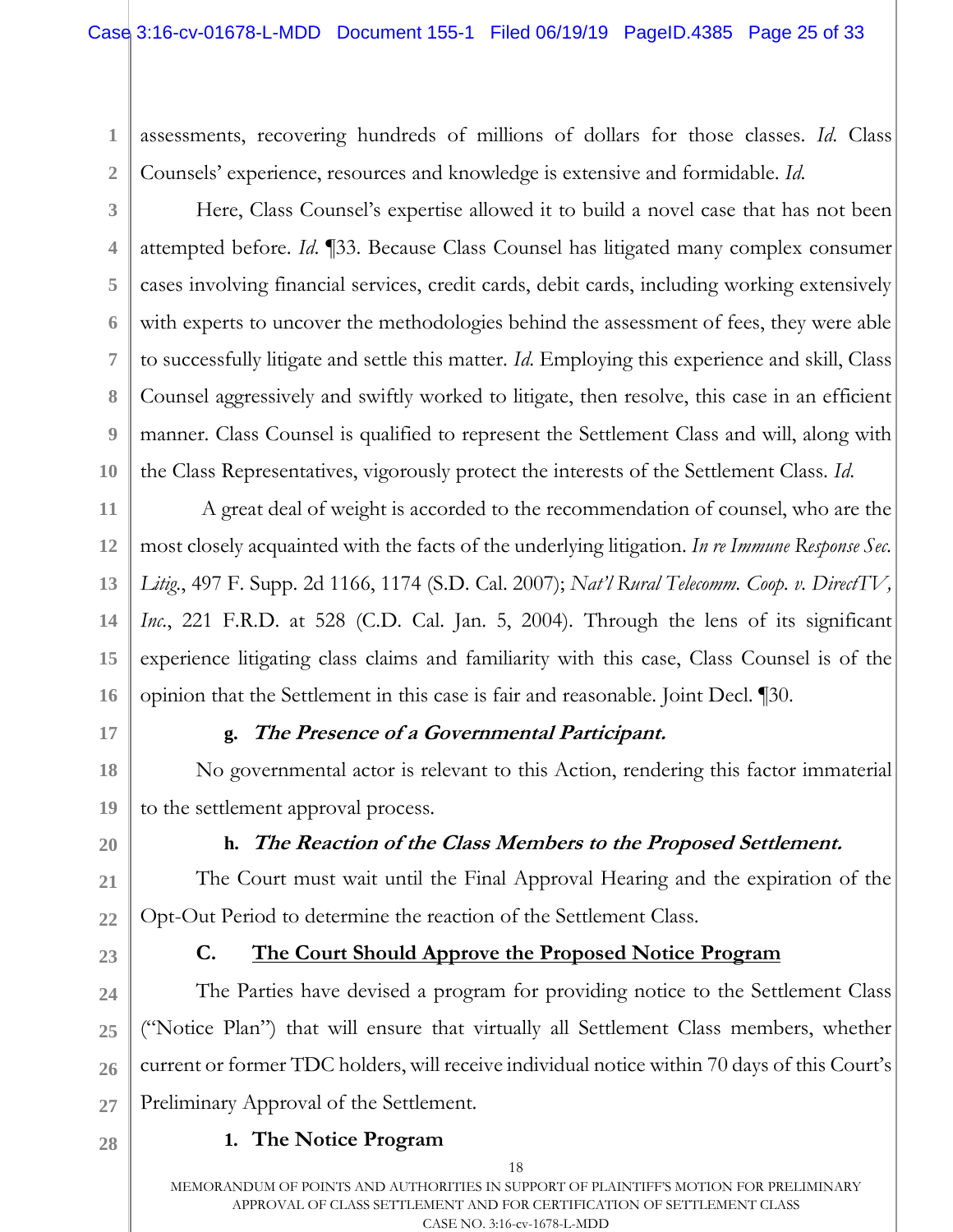**3** Here, the Notice Program is reasonably calculated to apprise the Settlement Class of the following: a description of the Settlement's material terms; a date by which members of the Settlement Class may exclude themselves from the Settlement Class; a date by which Settlement Class members may object to the Settlement; the Final Approval Hearing date; and the Settlement Website address at which the Settlement Class may access the Agreement and other related documents and information. Agreement ¶2.5(c) and Exhibits A-C thereto. This will ensure virtually all Settlement Class members will receive individualized notice. The Settlement Class Notice and Notice Program constitute sufficient notice, satisfying all applicable requirements of law, including, but not limited to, Fed. R. Civ. P. 23 and constitutional due process. Joint Decl. ¶36-38.

**11 12 13 14 15 16 17 18 19 20 21 22 23 24 25 26 27** Courts routinely approve notice programs involving either only email, combinations of email or First-Class mail, or combinations of email and published notice. *E.g.*, *Hanlon v. Palace Entm't Holdings, LLC*, No. 11-987, 2012 WL 27461, at \*6 (W.D. Pa. Jan. 3, 2012) (approving email notice to defendant's promotional database); *Berkson v. Gogo LLC*, 147 F. Supp. 3d 123, 133, 135, 139 (E.D.N.Y. Dec. 4, 2015) (approving email-only notice); *Kolinek v. Walgreen Co.*, 311 F.R.D. 483, 499 (N.D. Ill. 2015) (rejecting objector's argument that email notice is insufficient); *Noll v. eBay, Inc.*, 309 F.R.D. 593, 605 (N.D. Cal. 2015) (approving email notice with mailed notice to persons with emails returned as undeliverable); *In re TD Ameritrade Account Holder Litig.*, No. C 07–2852 SBA, 2011 WL 4079226, at \*10 (N.D. Cal. Sept. 13, 2011) (approving email notice even where class members did not receive mailed notice "in cases where the delivery via email failed," as "there is no requirement that notice be perfect"); *Lane v. Facebook, Inc.*, No. C 08-3845 RS, 2010 WL 9013059, at \*2 (N.D. Cal. Mar. 17, 2010) (even though some e-mail filtered through a SPAM e-mail filter and not all class members saw it, the notice was adequate); *Guy v. Casal Institute of Nevada, LLC*, No. 13-cv-02263, 2014 WL 1899006, at \*7 (D. Nev. May 12, 2014) ("The Court in *Phelps* stated that there was no indication that service by first class mail or email would be ineffective or inadequate.").

#### **28**

**1**

**2**

**4**

**5**

**6**

**7**

**8**

**9**

**10**

19 MEMORANDUM OF POINTS AND AUTHORITIES IN SUPPORT OF PLAINTIFF'S MOTION FOR PRELIMINARY APPROVAL OF CLASS SETTLEMENT AND FOR CERTIFICATION OF SETTLEMENT CLASS The Settlement Website (which will include hyperlinks to the Settlement

CASE NO. 3:16-cv-1678-L-MDD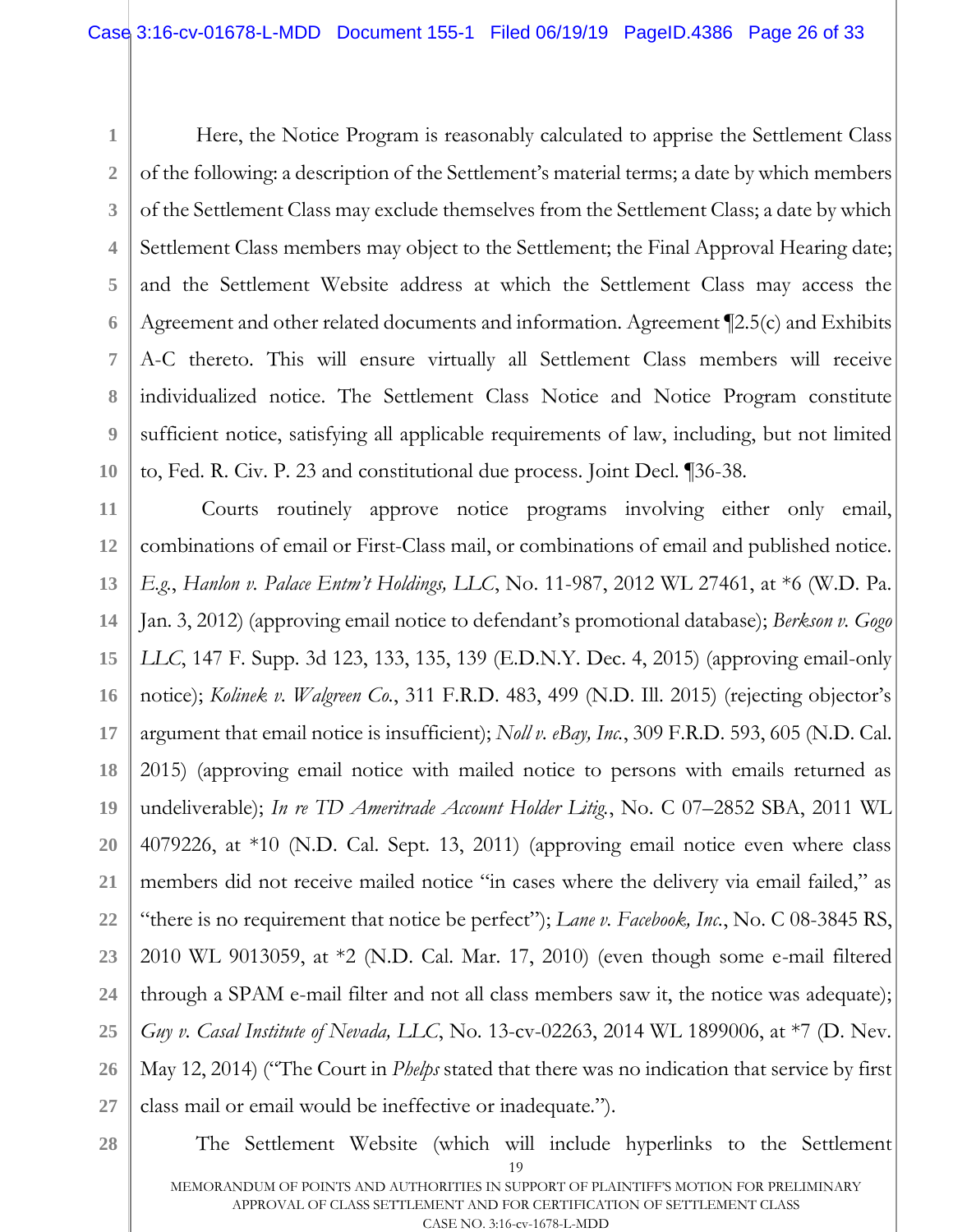**1 2 3 4** Agreement, the Long Form Notice, the Preliminary Approval Order and such other documents as Class Counsel and Target's Counsel agree to post or that the Court orders posted on the Settlement Website) will be established following Preliminary Approval and prior to the commencement of the Notice Plan. Agreement  $[2.5(c)(3)]$ .

Settlement Class members will be provided with at least 60 days to submit any objections. That is more than sufficient under applicable case law. *See Maywalt v. Parker and Parsley Petroleum Co.*, 67 F.3d 1072, 1079 (2d Cir. 1995); *Torrisi v. Tucson Elec. Power Co.*, 8 F.3d 1370, 1374–75 (9th Cir. 1993), *cert. denied sub nom*; *Reilly v. Tucson Elec. Power Co.*, 512 U.S. 1220, 114 S. Ct. 2707, 129 L. Ed. 2d 834 (1994).

**10 11 12 13 14 15 16 17 18 19** Upon Preliminary Approval, the Settlement Administrator will obtain from Target and Class Counsel the name and physical and email address information (to the extent it is reasonably available) for Settlement Class members, and to the extent necessary, verify and update the addresses received through the National Change of Address database, for mailing the Mailed Notice, and later mailing distribution checks to the Settlement Class Members receiving Settlement Class Member Cash Payments. The Settlement Administrator will also establish and maintain an automated toll-free telephone line for Settlement Class members to call with Settlement-related inquiries, answer the questions of members of the Settlement who call with or otherwise communicate such inquiries, and to accept requests for Long Form Notices to be sent in the mail. Agreement Exhibit C.

**20**

**5**

**6**

**7**

**8**

**9**

# **2. The Court Should Direct That Notice Be Given**

20 **21 22 23 24 25 26 27 28** "Rule  $23(e)(1)(B)$  requires the court to direct notice in a reasonable manner to all class members who would be bound by a proposed settlement, voluntary dismissal, or compromise regardless of whether the class was certified under Rule 23(b)(1), (b)(2), or (b)(3)." *Manual for Compl. Lit*. § 21.312 (internal quotation marks omitted). The best practicable notice is that which is "reasonably calculated, under all the circumstances, to apprise interested parties of the pendency of the action and afford them an opportunity to present their objections." *Mullane v. Central Hanover Bank & Trust Co*., 339 U.S. 306, 314 (1950). "Rule 23 . . . requires that individual notice in [opt-out] actions be given to class

MEMORANDUM OF POINTS AND AUTHORITIES IN SUPPORT OF PLAINTIFF'S MOTION FOR PRELIMINARY APPROVAL OF CLASS SETTLEMENT AND FOR CERTIFICATION OF SETTLEMENT CLASS CASE NO. 3:16-cv-1678-L-MDD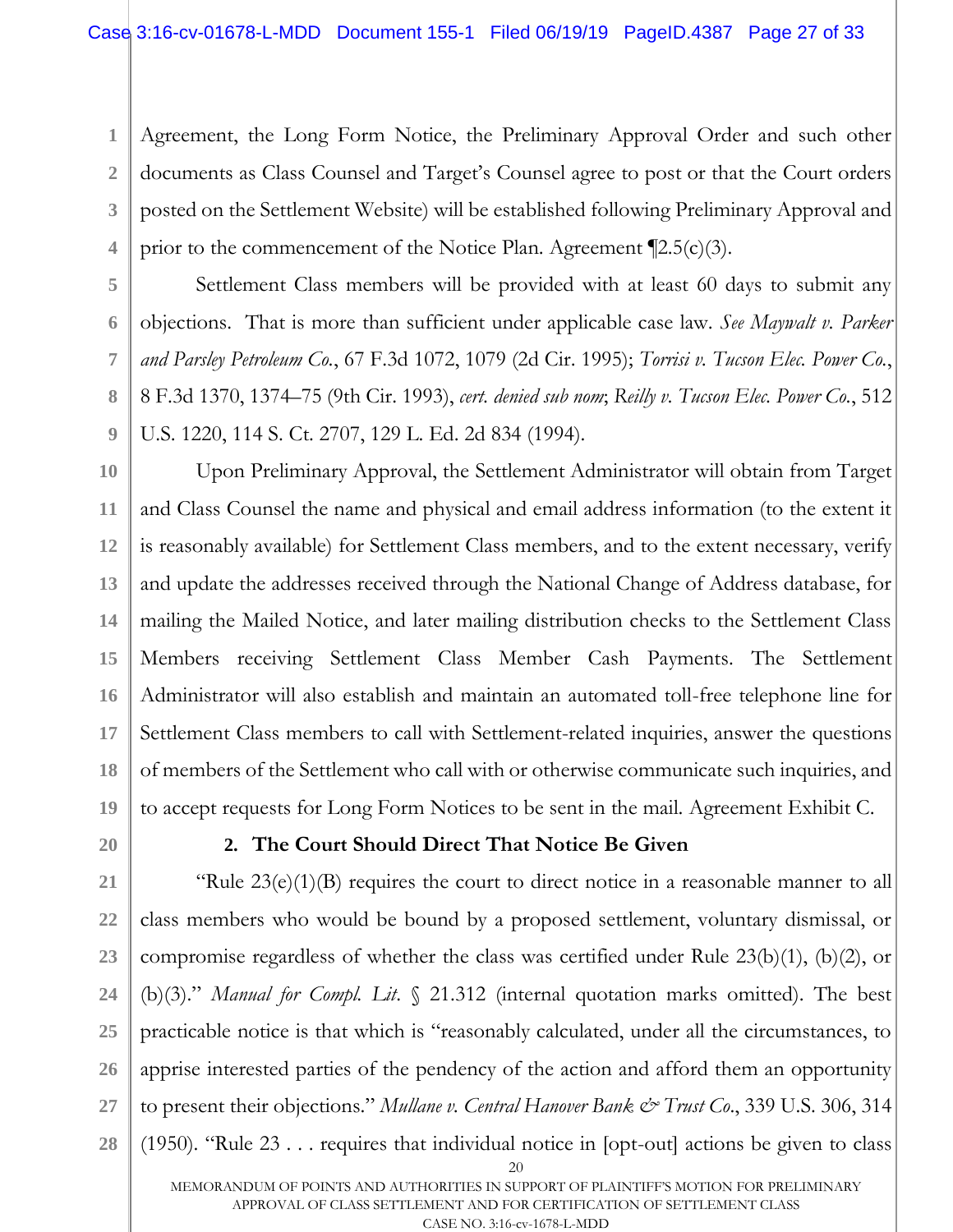**1 2 3 4 5 6 7** members who can be identified through reasonable efforts. Those who cannot be readily identified must be given the best notice practicable under the circumstances." *Manual for Compl. Litig.*, § 21.311. In this Circuit, it has long been the case that a notice of settlement will be adjudged satisfactory if it "generally describes the terms of the settlement in sufficient detail to alert those with adverse viewpoints to investigate and to come forward and be heard." *Churchill Vill., L.L.C. v. GE*, 361 F.3d 566, 575 (9th Cir. 2004) (citing *Mendoza v. Tucson Sch. Dist. No.1*, 623 F.3d 1338, 1352 (9th Cir. 1980)).

**8 9 10 11 12 13 14 15 16 17** The proposed Notice Program satisfies these content requirements. The Settlement Class Notice will properly inform Settlement Class members of the Settlement's substantive terms and advise them of their options for opting-out of or objecting to the Settlement, and how to obtain additional information about the Settlement. The Notice Program is designed to reach a high percentage of the Settlement Class and exceeds the requirements of constitutional due process. Joint Decl. ¶36-38. Here, the Settlement benefits from the fact that Target maintains mailing address information for both its current and former TDC accountholders, and email address information for many of them as well. Therefore, the Court should approve the Notice Program and the form and content of the Settlement Class Notices.

**18**

# **D. Notice Pursuant to the Class Action Fairness Act (CAFA)**

**19 20 21 22 23** CAFA requires settling defendants give notice of a proposed class settlement to appropriate state and federal officials. 28 U.S.C. § 1715(b). The CAFA Notice of Proposed Settlement must supply the information and documents set forth in 28 U.S.C. § 1715(b)(1)- (8). The Settlement Administrator will serve the CAFA Notice, with a CD containing the required Section 1715(b) documents within ten days of Preliminary Approval.

**24**

# **E. Certification of the Settlement Class Is Appropriate.**

21 **25 26 27 28** Plaintiff Walters respectfully requests that the Court certify the Settlement Class. "Confronted with a request for settlement-only class certification, a district court need not inquire whether the case, if tried, would present intractable management problems . . . for the proposal is that there be no trial." *Amchem Products, Inc. v. Windsor*, 521 U.S. 591, 620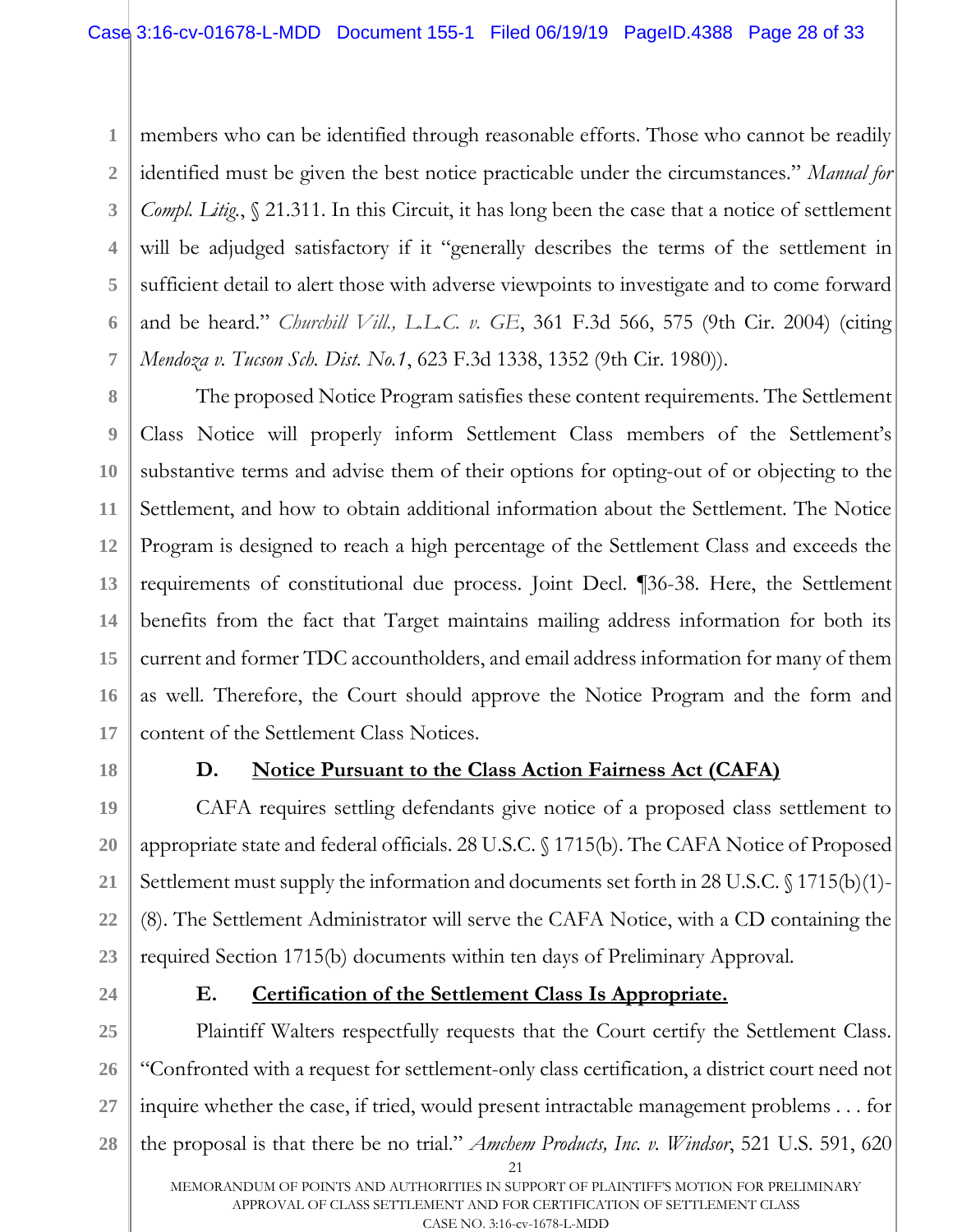(1997). *See also Dandan Pan v. Qualcomm Inc.,* No. 16-cv-01885-JLS-DHB, 2017 U.S. Dist. LEXIS 120150, at \*17-18 (S.D. Cal. July 31, 2017) (citing *Anchem*).

**2 3**

**4**

**5**

**6**

**7**

**8**

**1**

Certifying the Settlement Class will allow notice of the proposed Settlement to issue informing the Settlement Class of the existence and terms of the proposed Settlement, of their right to be heard on its fairness, of their right to opt-out, and of the date, time and place of the Final Approval Hearing. *See Manual for Compl. Lit.*, §§ 21.632, 21.633. For purposes of this Settlement only, Target does not oppose class certification.<sup>3</sup> For the reasons set forth below, certification is appropriate under Rule 23(a), (b)(2) and (b)(3).

**9 10 11 12 13 14 15 16** Certification under Fed. R. Civ. P. 23(a) requires that: (1) the class is so numerous that joinder of all members is impracticable; (2) there are questions of law or fact common to the class; (3) the claims or defenses of the representative parties are typical of the claims or defenses of the class; and (4) the representative parties will fairly and adequately protect the interests of the class. Under Fed. R. Civ. P. 23(b)(3), certification is appropriate if questions of law or fact common to the members of the class predominate over individual issues of law or fact and if a class action is superior to other available methods for the fair and efficient adjudication of the controversy.

**17 18 19 20 21 22 23** Rule 23(a)'s numerosity requirement is satisfied because the Settlement Class consists of hundreds of thousands of TDC holders, and joinder of all such persons is impracticable. Joint Decl. ¶39. *See* Fed. R. Civ. P. 23(a)(1). *See Gutierrez-Rodriguez*, 2017 U.S. Dist. LEXIS 170982 at \*10 (noting damages settlement class containing 61,939 satisfies numerosity); *Gutierrez v. Wells Fargo Bank, N.A.*, No. C 07-05923 WHA, 2008 WL 4279550, \*14 (N.D. Cal. Sept. 11, 2008) ("Given the large number of checking account customers at Wells Fargo, the numerosity requirement is met.").

- **24**
- **25**
- **26**

 $\overline{a}$ 

 $22$ 

suffered the same injury,"" and the plaintiff's common contention "must be of such a

"Commonality requires the plaintiff to demonstrate that the class members 'have

**<sup>27</sup> 28** <sup>3</sup> If for any reason, the Settlement is not approved by the Court, Target reserves all its defenses to class certification, and the Agreement provides that the stipulation for certification will become null and void and may not be used for any purpose.

MEMORANDUM OF POINTS AND AUTHORITIES IN SUPPORT OF PLAINTIFF'S MOTION FOR PRELIMINARY APPROVAL OF CLASS SETTLEMENT AND FOR CERTIFICATION OF SETTLEMENT CLASS CASE NO. 3:16-cv-1678-L-MDD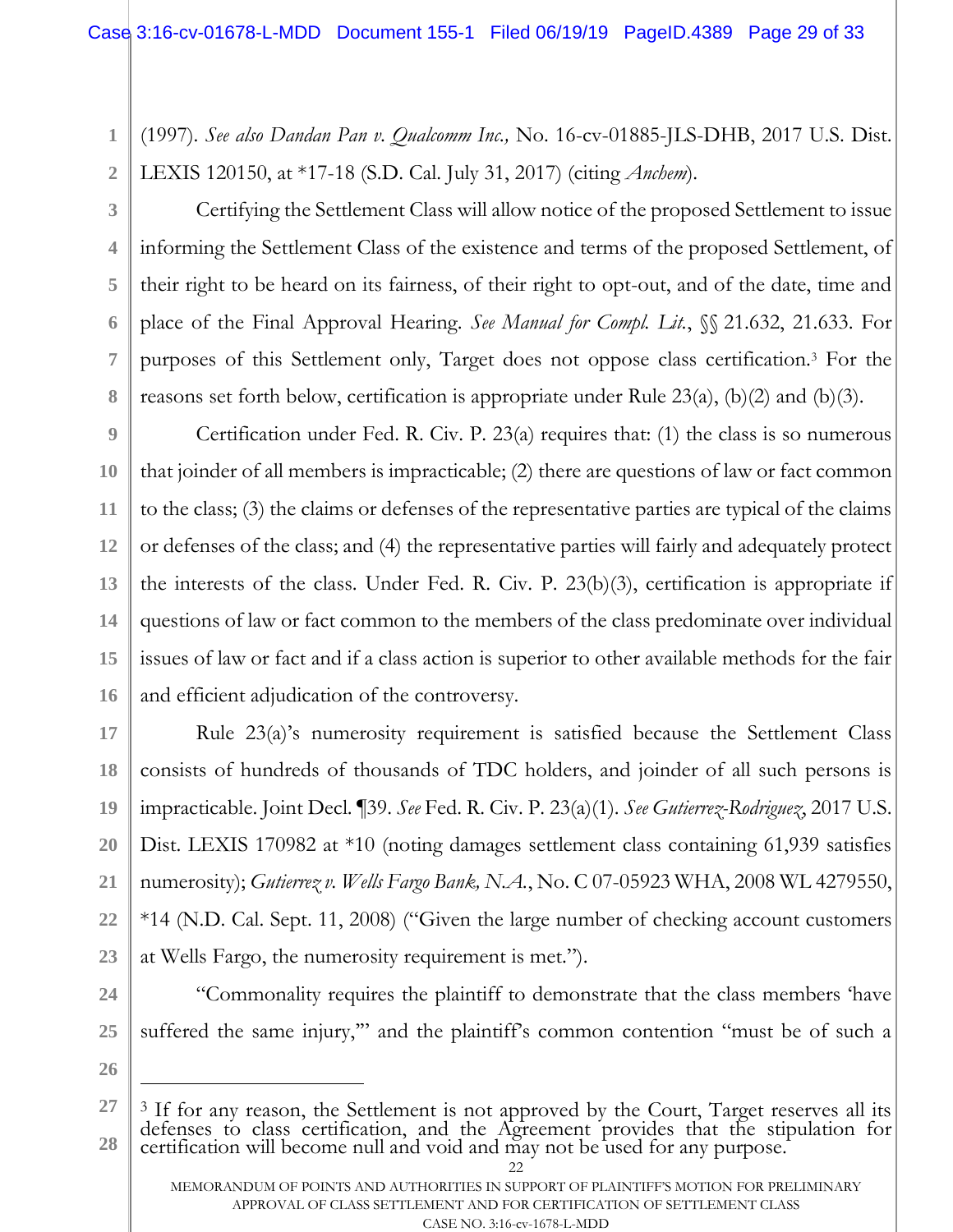**1 2 3 4 5 6 7 8 9 10 11 12** nature that it is capable of classwide resolution – which means that determination of its truth or falsity will resolve an issue that is central to the validity of each one of the claims in one stroke." *Wal-Mart Stores, Inc. v. Dukes*, 564 U.S. 338, 349-350 (2011) (citation omitted). "All questions of fact and law need not be common to satisfy the rule." *Hanlon*, 150 F.3d 1019. However, "'[t]he existence of shared legal issues with divergent factual predicates is sufficient' to meet the requirements of Rule 23(a)(2)." *Gutierrez*, 2008 WL 4279550 at \*14 (quoting *Hanlon*, 150 F.3d at 1019). Here, the commonality requirement is readily satisfied by multiple common questions of law and fact–centering on whether Target's systematic practices in processing TDC transactions violates the TDC agreement and whether the TDC Agreement and the marketing of the TDC is deceptive–that are alleged to have injured all Settlement Class members in the same way, and that would generate common answers central to the claims' viability were the Action to be tried.

**13 14 15 16 17 18 19 20 21** For similar reasons, Plaintiffs' claims are reasonably coextensive with those of the absent members of the Settlement Class, such that the Rule 23(a)(3) typicality requirement is satisfied. *See Gutierrez*, 2008 WL 4279550 at \*15. The Ninth Circuit interprets typicality permissively. *Hanlon*, 150 F.3d at 1020. It is sufficient for the named plaintiff's claims to arise from the same remedial and legal theories as the class claims. *Malta*, 2013 U.S. Dist. LEXIS 15731, at \*7; *Arnold v. United Artists Theater, Inc.*, 158 F.R.D. 439, 449 (N.D. Cal. 1994). Plaintiffs are typical of absent members of the Settlement Class because they were subjected to the same practices and claim to have suffered from the same injuries, and because they will benefit equally from the relief provided by the Settlement.

**22 23 24 25 26 27 28** Plaintiffs and Class Counsel satisfy the Rule 23(a)(4) adequacy of representation requirement, which "serves to uncover conflicts of the interest between named parties and the class they seek to represent." *Gutierrez*, 2008 WL 4279550 at \*15. *See also Gutierrez-Rodriguez*, 2017 U.S. Dist. LEXIS 170982 at \*12-13 (noting no conflict of interest between plaintiff and the purported class members, and plaintiff and class counsel's vigorous prosecution of the class's interests). Adequacy requires that class representatives do not have conflicts of interest with other class members and that the named plaintiffs and their

<sup>23</sup>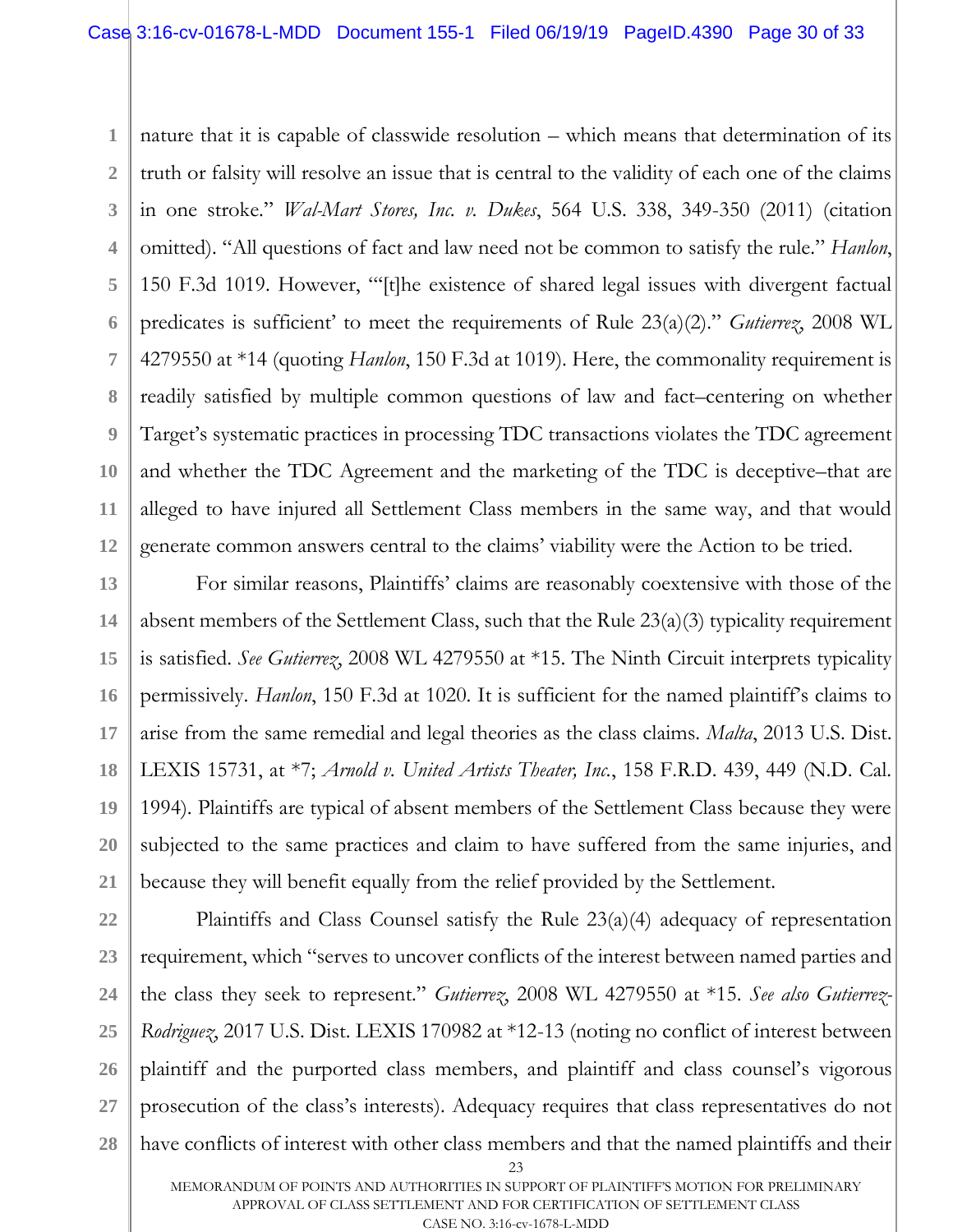**1 2 3 4 5 6 7 8** counsel will vigorously prosecute the action for the class. *Hanlon*, 150 F.3d at 1020. Here, Plaintiffs' interests are coextensive with, not antagonistic to, the Settlement Class' interests because Plaintiffs and the absent Settlement Class members have the same interest in the relief the Settlement affords. Those absent members have no diverging interests. Further, Plaintiffs' qualified and competent counsel have extensive experience and expertise prosecuting complex class actions, including consumer actions similar to the instant case. Joint Decl. ¶40. Class Counsel has devoted substantial time and resources to the Actions and will vigorously protect the interests of the Settlement Class. *Id.* ¶33.

**9 10 11 12 13 14 15 16 17 18 19 20 21 22 23** Certification is further appropriate because the questions of law or fact common to members of the Settlement Class predominate over any questions affecting only individual members, and a class action is superior to other available methods for the fair and efficient adjudication of the Action. *See* Fed. R. Civ. P. 23(b)(3). The "predominance inquiry tests whether proposed class members are sufficiently cohesive to warrant adjudication by representation." *Hanlon*, 150 F.3d at 1022 (quoting *Amchem*, 521 U.S. at 623). *See also Gutierrez*, 2008 WL 4279550 at \*14 (predominance satisfied "when common questions present a significant portion of the case and can be resolved for all members of the class in a single adjudication"). Plaintiffs readily satisfy predominance because liability questions common to all members of the Settlement Class substantially outweigh any possible issues that are individual to each Settlement Class member. Joint Decl. ¶41. For example, each Settlement Class member's relationship with Target arises from an agreement that is the same or substantially similar in all relevant respects to other Settlement Class members' agreements. *Id*. Most importantly, each was subjected to the same marketing of the TDC and the same policy and procedures for processing TDC transactions. *Id.* 

**24**

24 **25 26 27 28** Conditional certification pursuant to Rule 23(b)(2) is also warranted. Certification under that rule is appropriate where the defendant has "acted or refused to act on grounds that apply generally to the class, so that final injunctive relief or corresponding declaratory relief is appropriate respecting the class as a whole." Fed. R. Civ. P. 23(b)(2). "In other words, Rule 23(b)(2) applies only when a single injunction or declaratory judgment would

MEMORANDUM OF POINTS AND AUTHORITIES IN SUPPORT OF PLAINTIFF'S MOTION FOR PRELIMINARY APPROVAL OF CLASS SETTLEMENT AND FOR CERTIFICATION OF SETTLEMENT CLASS CASE NO. 3:16-cv-1678-L-MDD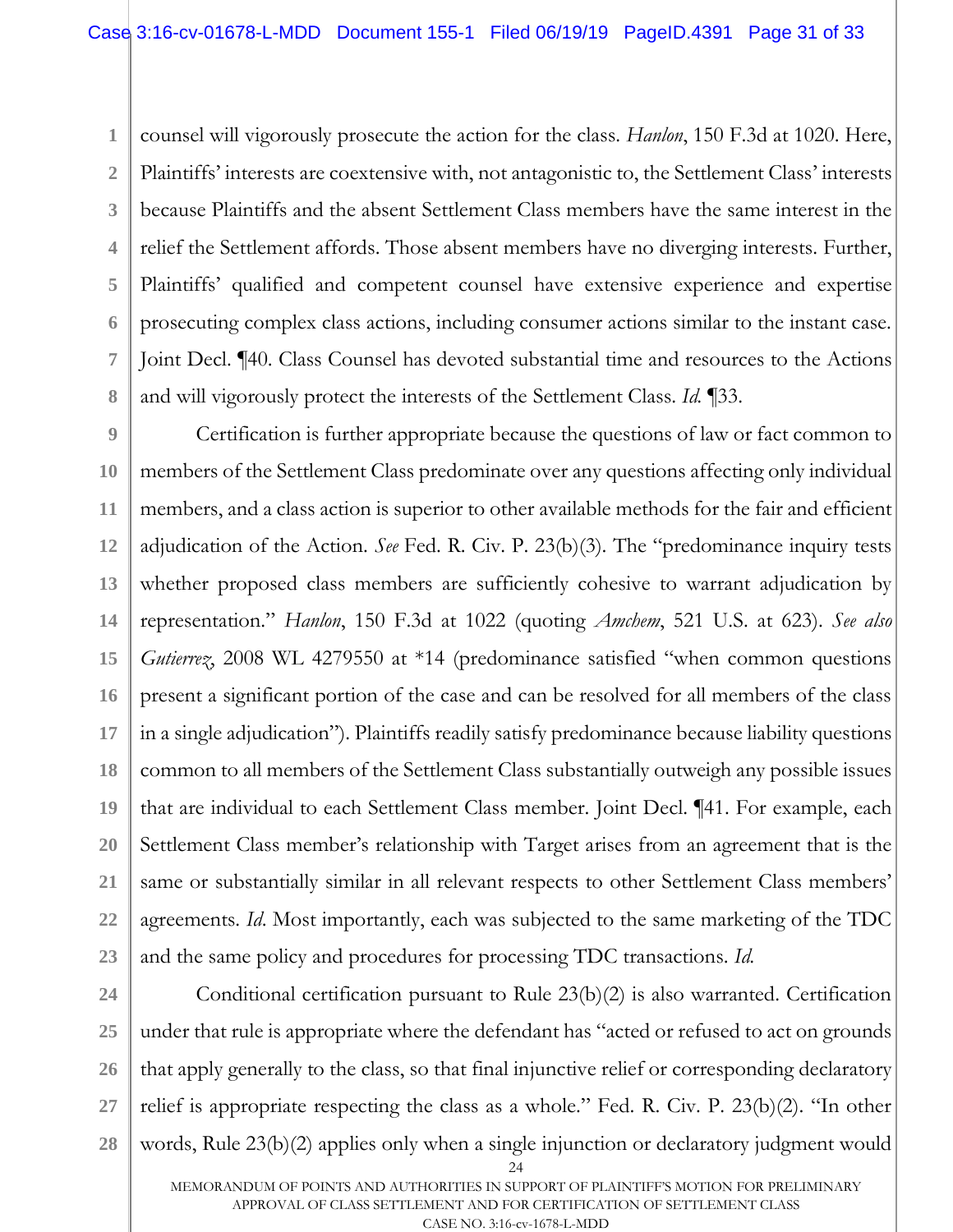**1 2 3 4 5 6 7 8** provide relief to each member of the class." *Wal-Mart*, 564 U.S. at 360. "These requirements are unquestionably satisfied when members of a putative class seek uniform injunctive or declaratory relief from policies or practices that are generally applicable to the class as a whole. . . . That inquiry does not require an examination of the viability or bases of the class members' claims for relief, does not require that the issues common to the class satisfy a Rule 23(b)(3)-like predominance test, and does not require a finding that all members of the class have suffered identical injuries." *Parsons v. Ryan*, 754 F.3d 657, 688 (9th Cir. 2014) (citing *Rodriguez v. Hayes*, 591 F.3d 1105, 1125 (9th Cir. 2010)).

**9 10 11** Here, Target's policies and procedures have been applied and continue to be applied uniformly to the Settlement Class. Target has agreed, subject to Final Approval, to change its business practices in a manner to be applied uniformly to the Settlement Class.

Further, resolution of hundreds of thousands of claims in one action is far superior to individual lawsuits, because it promotes consistency and efficiency of adjudication. *See* Fed. R. Civ. P. 23(b)(3). For these reasons, the Court should certify the Settlement Class.

**15**

**12**

**13**

**14**

# **IV. CONCLUSION**

**16 17 18 19 20 21 22 23 24 25 26 27 28** Based on the foregoing, Plaintiffs respectfully request that the Court: (1) grant Preliminary Approval to the Settlement; (2) certify for settlement purposes the proposed Settlement Class, pursuant to Rule 23(b)(2), (b)(3) and (e) of the Federal Rules of Civil Procedure; (3) appoint James Walters as Class Representative; (4) approve the Notice Program set forth in the Agreement and approve the form and content of the Settlement Class Notices; (5) approve and order the opt-out and objection procedures set forth in the Agreement; (6) stay the California Action pending Final Approval; (7) appoint as Class Counsel the law firms listed in Section 1.7 of the Agreement; and (8) schedule a Final Approval Hearing during the week of January 6, 2019 (or whenever is convenient for the Court, but no sooner than 30 days after the Motion for Final Approval is filed. A [Proposed] Order Preliminarily Approving Class Settlement and Certifying Settlement Class and setting forth the various deadlines referenced herein and outlined in the Agreement is attached as **Exhibit 3**.

MEMORANDUM OF POINTS AND AUTHORITIES IN SUPPORT OF PLAINTIFF'S MOTION FOR PRELIMINARY APPROVAL OF CLASS SETTLEMENT AND FOR CERTIFICATION OF SETTLEMENT CLASS CASE NO. 3:16-cv-1678-L-MDD

<sup>25</sup>